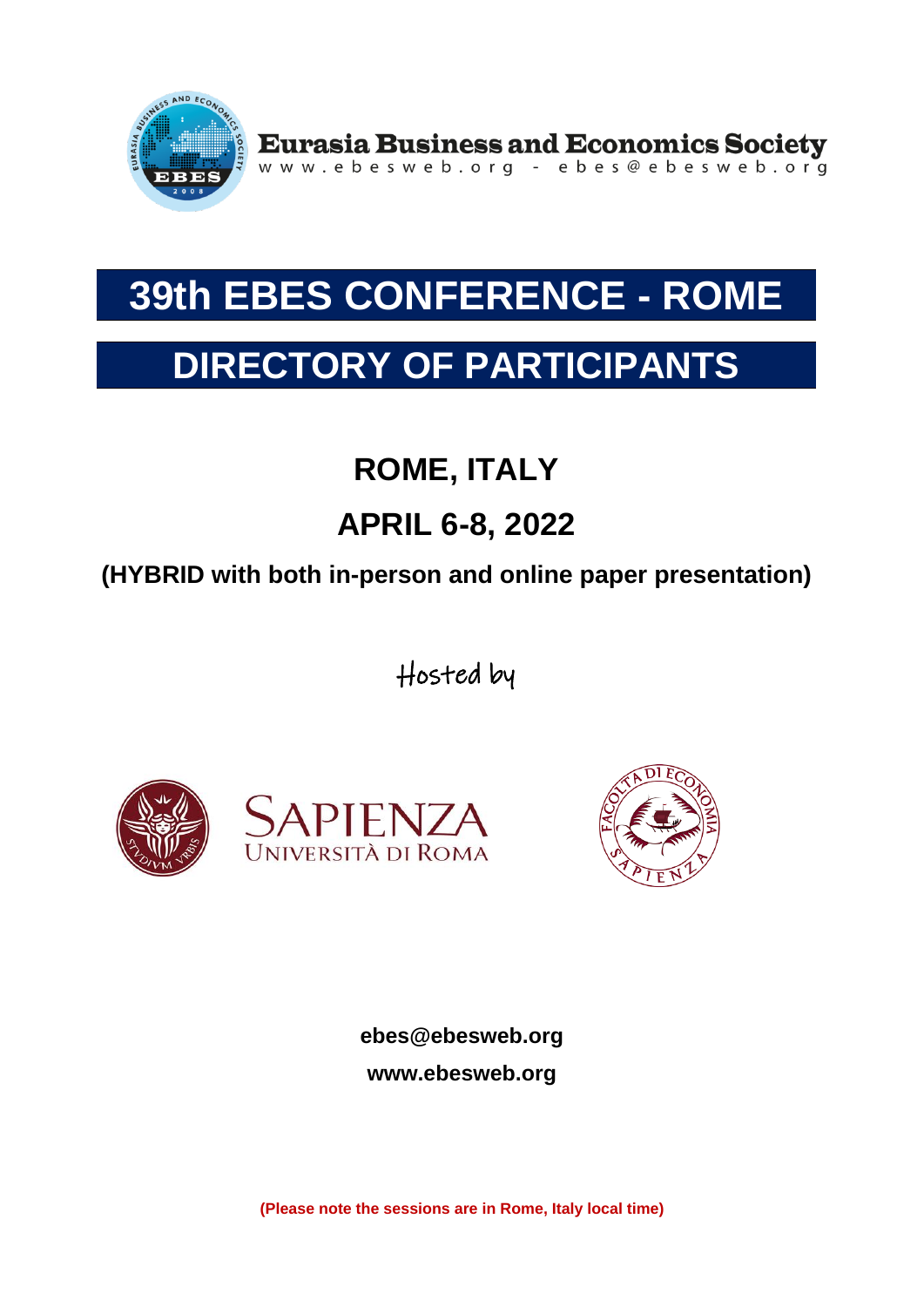### **LIST OF COUNTRIES REPRESENTED**

|                | <b>Country</b>        | Number of<br>authors | %      |
|----------------|-----------------------|----------------------|--------|
| 1              | Austria               | 3                    | 0.69%  |
| $\overline{2}$ | Belgium               | 6                    | 1.38%  |
| 3              | <b>Bulgaria</b>       | 3                    | 0.69%  |
| 4              | China                 | 25                   | 5.73%  |
| 5              | Colombia              | 1                    | 0.23%  |
| 6              | Croatia               | 8                    | 1.83%  |
| $\overline{7}$ | <b>Czech Republic</b> | 3                    | 0.69%  |
| 8              | Denmark               | $\overline{3}$       | 0.69%  |
| 9              | Egypt                 | $\overline{3}$       | 0.69%  |
| 10             | Estonia               | $\overline{7}$       | 1.61%  |
| 11             | Finland               | $\overline{7}$       | 1.61%  |
| 12             | France                | 5                    | 1.15%  |
| 13             | Germany               | 25                   | 5.73%  |
| 14             | Greece                | 1                    | 0.23%  |
| 15             | Hong Kong             | 1                    | 0.23%  |
| 16             | Hungary               | 8                    | 1.83%  |
| 17             | Iceland               | 1                    | 0.23%  |
| 18             | India                 | 6                    | 1.38%  |
| 19             | Indonesia             | $\overline{7}$       | 1.61%  |
| 20             | Israel                | 5                    | 1.15%  |
| 21             | Italy                 | 72                   | 16.51% |
| 22             | Japan                 | 3                    | 0.69%  |
| 23             | Kuwait                | $\overline{2}$       | 0.46%  |
| 24             | Latvia                | 3                    | 0.69%  |
| 25             | Lebanon               | 1                    | 0.23%  |
| 26             | Lithuania             | 11                   | 2.52%  |
| 27             | Luxembourg            | 1                    | 0.23%  |
| 28             | Macao                 | $\overline{2}$       | 0.46%  |
| 29             | Malaysia              | 10                   | 2.29%  |
| 30             | Norway                | 8                    | 1.83%  |
| 31             | Oman                  | 4                    | 0.92%  |
| 32             | Philippines           | $\overline{1}$       | 0.23%  |
| 33             | Poland                | 28                   | 6.42%  |
| 34             | Portugal              | 23                   | 5.28%  |
| 35             | Qatar                 | 1                    | 0.23%  |
| 36             | Romania               | 13                   | 2.98%  |
| 37             | Russia                | $\overline{7}$       | 1.61%  |
| 38             | Singapore             | $\mathbf 1$          | 0.23%  |
| 39             | Slovakia              | $\overline{3}$       | 0.69%  |
| 40             | South Africa          | $\overline{2}$       | 0.46%  |
| 41             | Spain                 | 22                   | 5.05%  |
| 42             | Switzerland           | 1                    | 0.23%  |
| 43             | Thailand              | $\mathbf 1$          | 0.23%  |
| 44             | The Netherlands       | $\overline{4}$       | 0.92%  |
| 45             | Turkey                | 33                   | 7.57%  |
| 46             | U.A.E.                | 6                    | 1.38%  |
| 47             | U.K.                  | 20                   | 4.59%  |
| 48             | U.S.A                 | 23                   | 5.28%  |
| 49             | Vietnam               | $\overline{2}$       | 0.46%  |
|                | <b>TOTAL</b>          | 436                  | 100%   |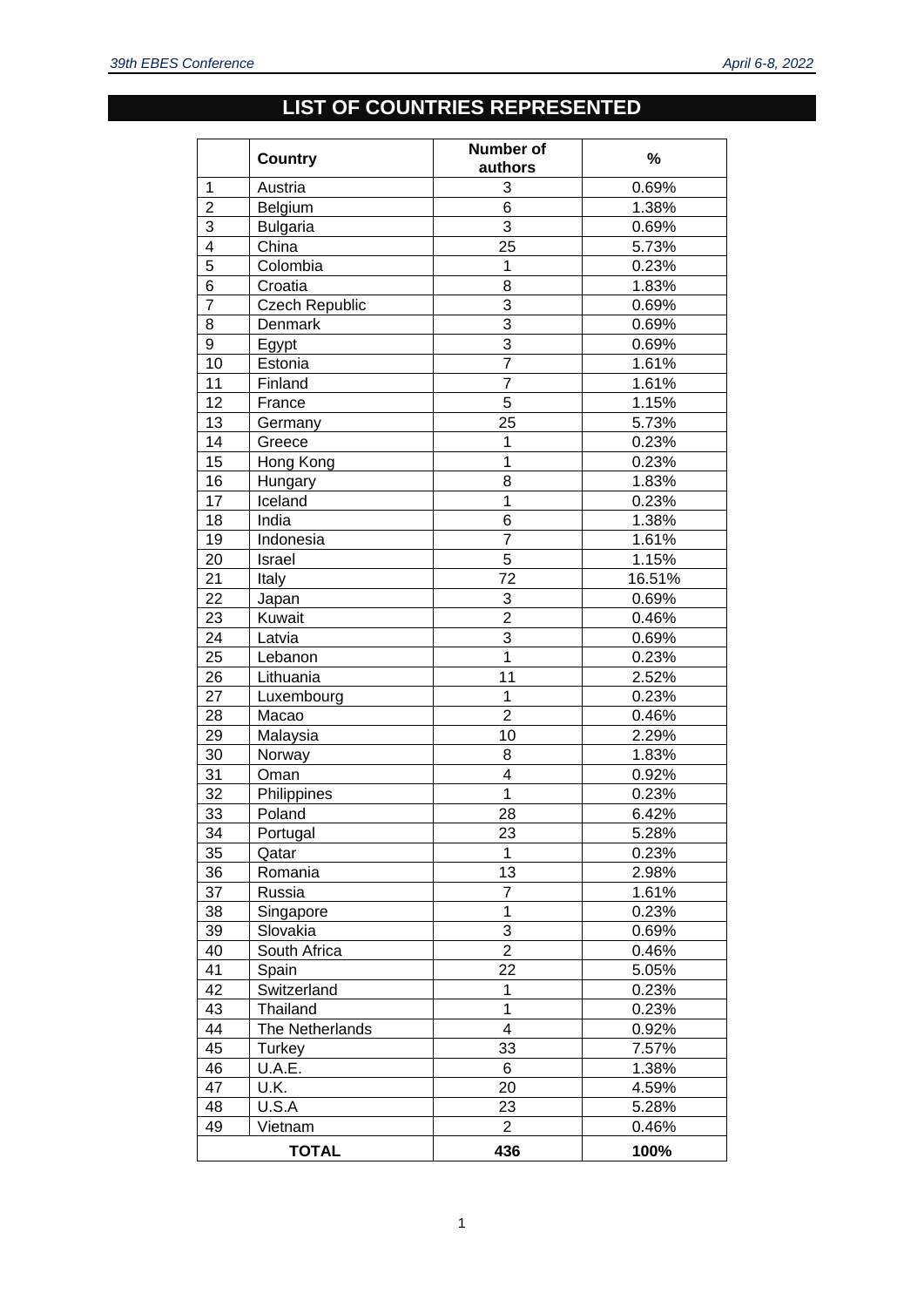### **LIST OF INSTITUTIONS REPRESENTED**

| <b>Institution</b>                              | <b>Country</b>        | Number of<br>authors    |
|-------------------------------------------------|-----------------------|-------------------------|
| Aarhus University                               | Denmark               | 3                       |
| Airlangga University                            | Indonesia             | 5                       |
| Alexandru Ioan Cuza University of Iasi          | Romania               | $\overline{4}$          |
| American University                             | U.S.A.                | 1                       |
| American University of Sharjah                  | U.A.E.                | 5                       |
| Anglia Ruskin University                        | U.K.                  | 3                       |
| Ankara Social Sciences University               | Turkey                | 1                       |
| Babes-Bolyai University                         | Romania               | $\overline{c}$          |
| Bank of Italy                                   | Italy                 | 1                       |
| Ben-Gurion University of the Negev              | Israel                | 1                       |
| <b>Bennett University</b>                       | India                 | 5                       |
| <b>Bingol University</b>                        | Turkey                | 1                       |
| <b>Boston University</b>                        | U.S.A.                | $\overline{2}$          |
| Brunata d.o.o. Zagreb                           | Croatia               | 1                       |
| <b>Bucharest University of Economic Studies</b> | Romania               | $\overline{7}$          |
| <b>Budapest Business School</b>                 | Hungary               | $\overline{c}$          |
| Ca' Foscari University of Venice                | Italy                 | 1                       |
| <b>Chelyabinsk State University</b>             | Russia                | $\overline{c}$          |
| Chiang Mai University                           | Thailand              | 1                       |
| Chiba University                                | Japan                 | 1                       |
| <b>Cleveland State University</b>               | U.S.A.                | 1                       |
| College of Charleston                           | U.S.A.                | 1                       |
| <b>Comenius University</b>                      | Slovakia              | 3                       |
| <b>Complutense University of Madrid</b>         | Spain                 | 1                       |
| <b>Coventry University</b>                      | U.K.                  | $\overline{2}$          |
| Cukurova University                             | Turkey                | 1                       |
| Daugavpils University                           | Latvia                | 1                       |
| <b>Dhofar University</b>                        | Oman                  | $\overline{c}$          |
| <b>EBES</b>                                     | U.S.A.                | 1                       |
| <b>Ege University</b>                           | Turkey                | 1                       |
| Eskisehir Osmangazi University                  | Turkey                | 1                       |
| Federal Reserve Bank of St. Louis               | U.S.A                 | 2                       |
| FIT CTU                                         | <b>Czech Republic</b> | 1                       |
| <b>Fordham University</b>                       | U.S.A.                | 1                       |
| Frankfurt School of Finance and Management      | Germany               | 1                       |
| Free University Berlin                          | Germany               | 1                       |
| Free University of Bozen-Bolzano                | Italy                 | $\overline{c}$          |
| <b>Fudan University</b>                         | China                 | 1                       |
| German Aerospace Center (DLR)                   | Germany               | 10                      |
| <b>Ghent University</b>                         | Belgium               | 3                       |
| <b>Glyndwr University</b>                       | U.K.                  | 2                       |
| <b>Granada University</b>                       | Spain                 | $\overline{c}$          |
| Gulf University for Science and Technology      | Kuwait                | $\overline{\mathbf{c}}$ |
| Hamad Bin Khalifa University                    | Qatar                 | 1                       |
| Heinrich Heine University Düsseldorf            | Germany               | $\overline{c}$          |
| Helmut Schmidt Universität                      | Germany               | 1                       |
| Ibn Haldun University                           | Turkey                | 2                       |
| Indiana University                              | U.S.A.                | 1                       |
| Inland Norway University of Applied Science     | Norway                | 3                       |
| Institut für Mittelstandsforschung (IfM) Bonn   | Germany               | 1                       |
| ISAG - European Business School                 | Portugal              | 3                       |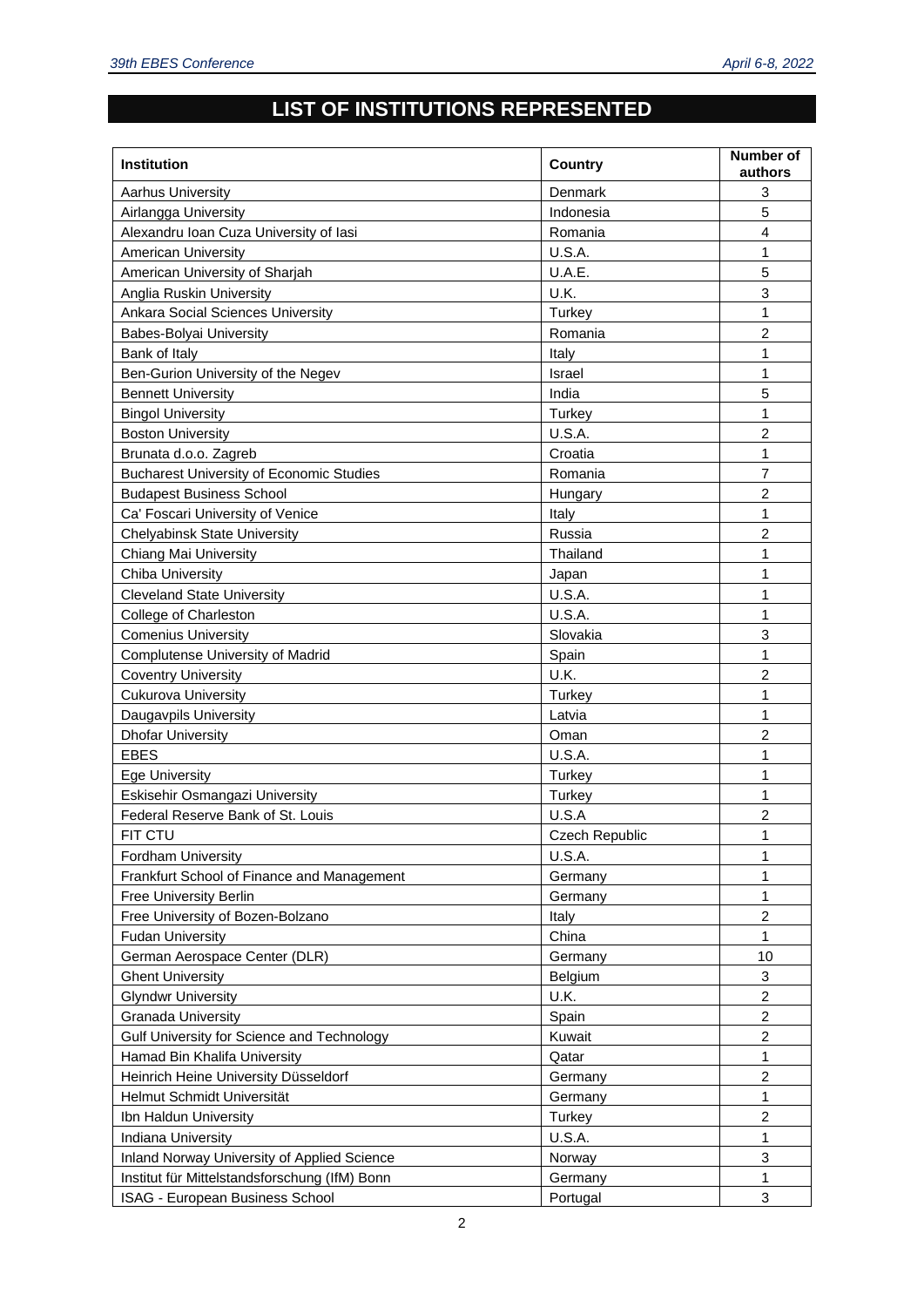| <b>ISCTE Business School</b>                            | Portugal      | 1                |
|---------------------------------------------------------|---------------|------------------|
| <b>Isik University</b>                                  | Turkey        | 1                |
| <b>Istanbul Ayvansaray University</b>                   | Turkey        | 1                |
| Istanbul Bilgi University                               | Turkey        | $\mathbf{1}$     |
| <b>Istanbul Commerce University</b>                     | Turkey        | 3                |
| <b>Istanbul Medeniyet University</b>                    | Turkey        | $\overline{2}$   |
| <b>Istanbul Technical University</b>                    | Turkey        | $\overline{c}$   |
| <b>Istanbul University</b>                              | Turkey        | $\overline{c}$   |
| Jaume I University of Castellón                         | Spain         | $\overline{4}$   |
| Jinan University                                        | China         | $\overline{2}$   |
| John Cabot University                                   | Italy         | $\overline{2}$   |
| Juraj Dobrila University of Pula                        | Croatia       | $\overline{c}$   |
| Kadir Has University                                    | Turkey        | 1                |
| Kaunas University of Technology                         | Lithuania     | $\mathbf{1}$     |
| <b>KEDGE Business School</b>                            | France        | 1                |
| Kielce University of Technology                         | Poland        | $\mathbf{1}$     |
| <b>KU Leuven</b>                                        | Belgium       | 1                |
| Kyushu University                                       | Japan         | 1                |
| Lanzhou University of Finance and Economics             | China         | $\mathbf{1}$     |
| Libera Università 'Mediterranean (LUM)                  | Italy         | $\overline{c}$   |
| Lomonosov Moscow State University                       | Russia        | $\overline{c}$   |
| London South Bank University                            | U.K.          | 1                |
| Macau University of Science and Technology              | Macao         | $\overline{c}$   |
| <b>Mahindra University</b>                              | India         | 1                |
| Marmara University                                      | Turkey        | $\overline{c}$   |
| Mathias Corvinus Collegium                              | Hungary       | 5                |
| <b>MEF University</b>                                   | Turkey        | $\mathbf{1}$     |
| <b>METU</b>                                             | <b>Turkey</b> | 3                |
| Montpellier Business School                             | France        | 1                |
| Multimedia University                                   | Malaysia      | 3                |
| Mykolas Romeris University                              | Lithuania     | $\overline{4}$   |
| Nankai University                                       | China         | 3                |
| National Council on Compensation Insurance              | U.S.A.        | 1                |
| National Institute for Public Policies Analysis (INAPP) | Italy         | $\overline{c}$   |
| National University of Distance Education               | Spain         |                  |
| North-West University                                   | South Africa  | 1                |
| Norwegian Business School                               | Norway        | 1                |
| Norwegian School of Economics                           | Norway        | $\mathbf{1}$     |
| Norwegian University of Life Sciences                   | Norway        | $\mathbf{1}$     |
| Norwegian University of Science and Technology          | Norway        | 1                |
| <b>Opole University</b>                                 | Poland        | $\mathbf{1}$     |
| <b>Osnabrueck University of Applied Sciences</b>        | Germany       | $\boldsymbol{2}$ |
| Østfold University College                              | Norway        | $\mathbf{1}$     |
| Politecnico di Milano                                   | Italy         | $\overline{2}$   |
| Politecnico di Torino                                   | Italy         | $\overline{c}$   |
| Poznan University of Economics and Business             | Poland        | 8                |
| PSB Paris School of Business                            | France        | 1                |
| Queens University of Charlotte                          | U.S.A.        | 1                |
| Reykjavik University                                    | Iceland       | 1                |
| RISEBA University of Applied Sciences                   | Latvia        | $\overline{c}$   |
| Saint Petersburg University                             | Russia        | 3                |
| Sapienza University of Rome                             | Italy         | 9                |
| Sapir Academic College                                  | Israel        | 1                |
| Savino Del Bene                                         | South Africa  | 1                |
| Scuola Superiore Sant'Anna                              | Italy         | 1                |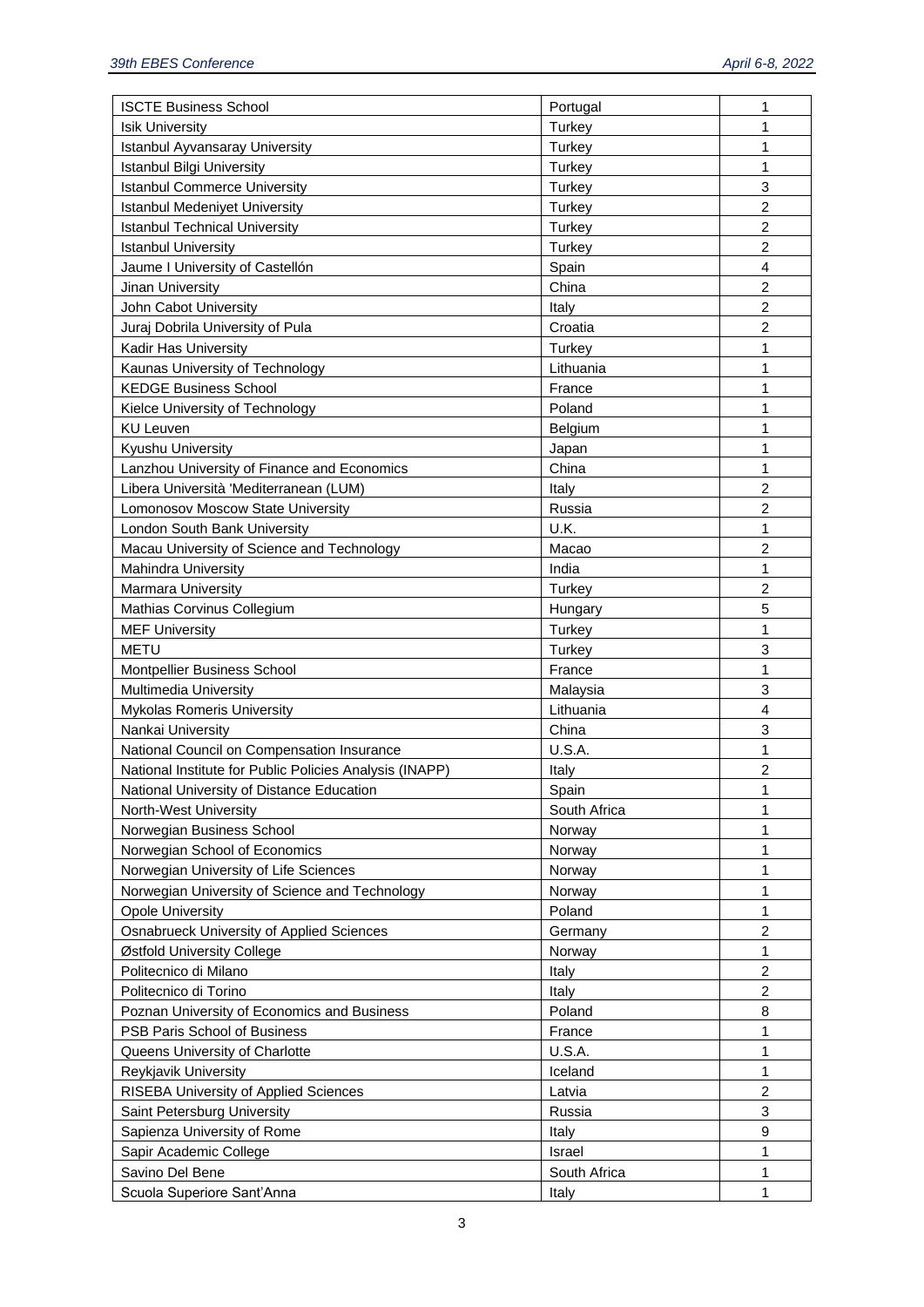| Silesian University in Opava                              | <b>Czech Republic</b> | $\boldsymbol{2}$ |
|-----------------------------------------------------------|-----------------------|------------------|
| Singapore Management University                           | Singapore             | 1                |
| Sofia University "St. Kliment Ohridski"                   | <b>Bulgaria</b>       | $\overline{2}$   |
| Southwestern University of Finance and Economics          | China                 | $\overline{4}$   |
| Springer                                                  | Germany               | 1                |
| <b>Staffordshire University</b>                           | U.K.                  | 1                |
| <b>Sultan Qaboos University</b>                           | Oman                  | $\overline{c}$   |
| Tallinn University of Technology                          | Estonia               | $\mathbf{1}$     |
| <b>Technical University of Munich</b>                     | Germany               | 3                |
| <b>Texas Wesleyan University</b>                          | U.S.A.                | $\overline{c}$   |
| The British University in Egypt                           | Egypt                 | 3                |
| The Court of Rome                                         | Italy                 | $\mathbf{1}$     |
| The Hong Kong Polytechnic University                      | Hong Kong             | 1                |
| <b>Tilburg University</b>                                 | The Netherlands       | $\mathbf{1}$     |
|                                                           | France                | $\mathbf{1}$     |
| <b>Toulouse School of Economics</b>                       |                       |                  |
| UCL Institute for Global Health                           | U.K.                  | $\overline{c}$   |
| <b>UCLouvain</b>                                          | Belgium               | $\overline{c}$   |
| UECE - Research Unit on Complexity and Economics          | Portugal              | $\mathbf{1}$     |
| <b>Uludag University</b>                                  | Turkey                | $\overline{2}$   |
| Universidad de Huelva                                     | Spain                 | $\mathbf{1}$     |
| Universidad de La Rioja                                   | Spain                 | $\overline{c}$   |
| Universidad de Murcia                                     | Spain                 | $\mathbf{1}$     |
| Universidad del Quindío                                   | Colombia              | $\mathbf{1}$     |
| Universidad Internacional de Andalucía                    | Spain                 | $\mathbf{1}$     |
| Universidade Católica do Porto                            | Portugal              | $\mathbf{1}$     |
| Universidade de Aveiro                                    | Portugal              | $\overline{c}$   |
| Universidade de Evora                                     | Portugal              | $\overline{c}$   |
| Universidade de Lisboa                                    | Portugal              | $\overline{2}$   |
| Universidade do Algarve                                   | Portugal              | $\mathbf{1}$     |
| Universidade Lusíada                                      | Portugal              | 5                |
| Universidade Portucalense Infante D. Henrique             | Portugal              | $\overline{4}$   |
| Università Cattolica del Sacro Cuore                      | Italy                 | 6                |
| Università degli Studi di Bergamo                         | Italy                 | 3                |
| Università degli Studi di Cassino e del Lazio Meridionale | Italy                 | 1                |
| Università degli studi di L'Aquila                        | Italy                 | 1                |
| Università degli Studi di Roma "Unitelma Sapienza"        | Italy                 | 1                |
| Università di Modena e Reggio Emilia                      | Italy                 | 5                |
| Università di Trento                                      | Italy                 | 3                |
| Università di Urbino                                      | Italy                 | 1                |
| Università IULM                                           | Italy                 | $\overline{2}$   |
| Università Mediterranea Reggio Calabria                   | Italy                 | 1                |
| Università Piemonte Orientale                             | Italy                 | 1                |
| Università Politecnica delle Marche                       | Italy                 | $\overline{c}$   |
| Università Roma Tre                                       | Italy                 | $\overline{2}$   |
| Universitas Pelita Harapan                                | Indonesia             | 2                |
| Université Côte d'Azur                                    | France                | 1                |
| Universiti Sains Malaysia                                 | Malaysia              | 3                |
| Universiti Teknologi Petronas                             | Malaysia              | $\overline{4}$   |
| University of Balamand                                    | Lebanon               | 1                |
| University of Beykent                                     | Turkey                | 1                |
| University of Birmingham                                  | U.K.                  | $\mathbf{1}$     |
| University of Bologna                                     | Italy                 | 3                |
| University of Brighton                                    | U.K.                  | $\mathbf{1}$     |
| University of Business in Wrocław                         | Poland                | $\mathbf{1}$     |
| University of Calabria                                    | Italy                 | 3                |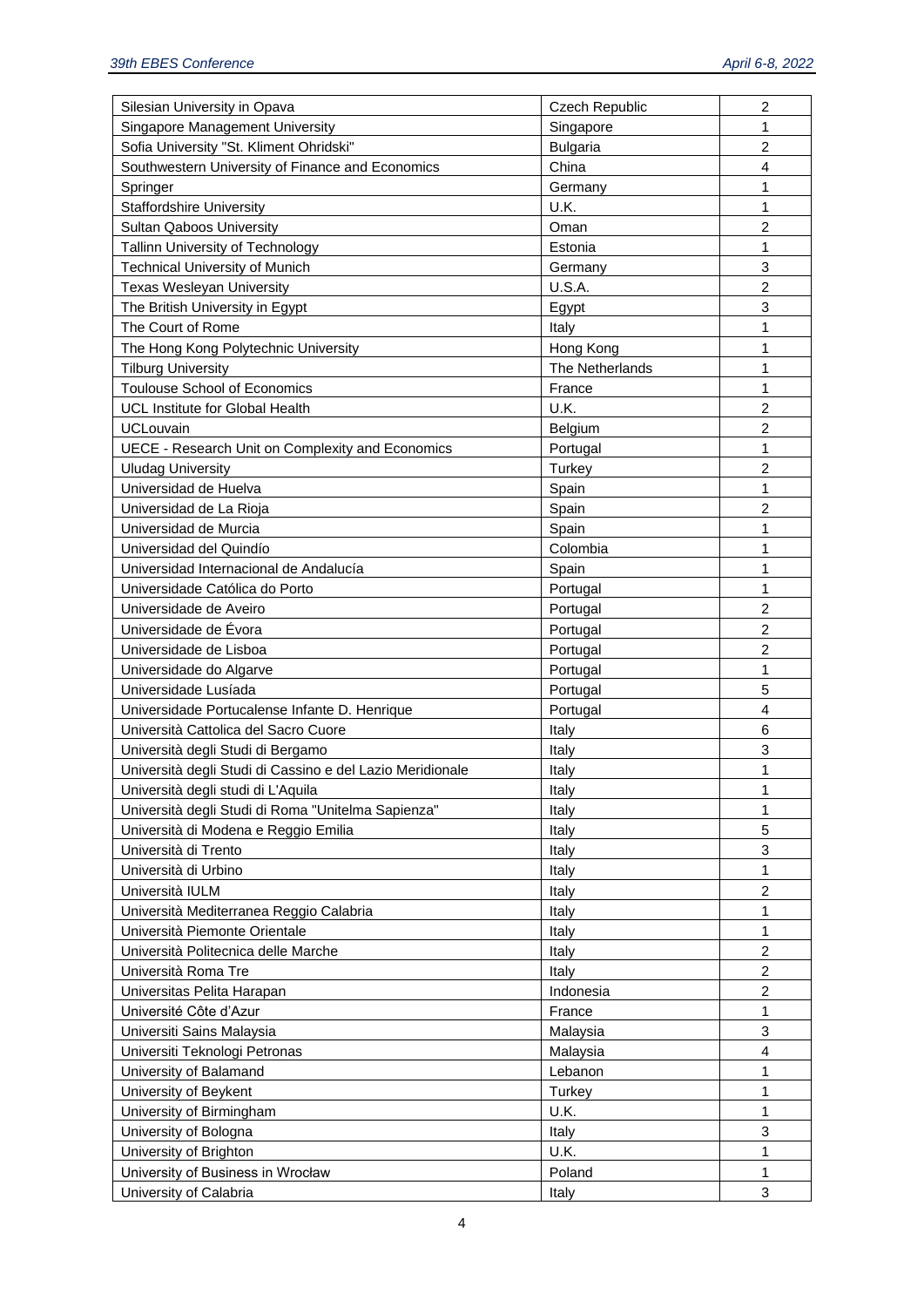| University of Central Arkansas                             | U.S.A.          | 3                |
|------------------------------------------------------------|-----------------|------------------|
| University of Dubrovnik                                    | Croatia         | 2                |
| University of Economics Ho Chi Minh City                   | Vietnam         | 1                |
| University of Extremadura                                  | Spain           | 3                |
| University of Gdańsk                                       | Poland          | $\mathbf{1}$     |
| University of Glasgow                                      | U.K.            | 1                |
| University of Haifa                                        | Israel          | 3                |
| University of Hyogo                                        | Japan           | 1                |
| University of Josip Juraj Strossmayer in Osijek            | Croatia         | $\mathbf{1}$     |
| University of Kent                                         | U.K.            | $\mathbf{1}$     |
| University of Labour and Social Affairs                    | Vietnam         | 1                |
| University of Leeds                                        | U.K.            | $\overline{c}$   |
| University of Library Studies and Information Technologies | <b>Bulgaria</b> | $\mathbf{1}$     |
| University of Lodz                                         | Poland          | 6                |
| University of Luxembourg                                   | Luxembourg      | 1                |
| University of Maastricht                                   | The Netherlands | $\mathbf{1}$     |
| University of Macerata                                     | Italy           | $\overline{c}$   |
| University of Málaga                                       | Spain           | $\mathbf{1}$     |
| University of Milan-Bicocca                                | Italy           | $\mathbf{1}$     |
| University of Naples Parthenope                            | Italy           | 3                |
| University of Navarra                                      | Spain           | $\overline{c}$   |
| University of Oulu                                         | Finland         | $\overline{7}$   |
| University of Pannonia                                     | Hungary         | $\mathbf{1}$     |
| University of Pisa                                         | Italy           | $\mathbf{1}$     |
| University of Porto                                        | Portugal        | 1                |
| University of Potsdam                                      | Germany         | $\overline{2}$   |
| University of Rochester                                    | U.S.A.          | $\mathbf{1}$     |
| University of Rome Tor Vergata                             | Italy           | $\overline{c}$   |
| University of Sharjah                                      | U.A.E.          | $\mathbf{1}$     |
| University of Sheffield                                    | U.K.            | $\overline{c}$   |
| University of Southampton                                  | U.K.            | $\mathbf{1}$     |
| University of St. Gallen                                   | Switzerland     | $\mathbf{1}$     |
| University of Stuttgart                                    | Germany         | 1                |
| University of Tartu                                        | Estonia         | 6                |
| University of the Philippines Los Banos                    | Philippines     | 1                |
| University of Thessaly                                     | Greece          | 1                |
| University of Turin                                        | Italy           | 1                |
| University of Tuscia                                       | Italy           | $\mathbf{1}$     |
| University of Valencia                                     | Spain           | 1                |
| University of Valladolid                                   | Spain           | 1                |
| University of Warsaw                                       | Poland          | $\mathbf{1}$     |
| University of West Florida                                 | U.S.A.          | $\mathbf{1}$     |
| University of Zagreb                                       | Croatia         | $\boldsymbol{2}$ |
| University San Pablo-CEU                                   | Spain           | $\mathbf{1}$     |
| University School of Medicine                              | U.S.A.          | $\overline{2}$   |
| Van Yuzuncu Yil University                                 | Turkey          | $\mathbf{1}$     |
| Vassar College                                             | U.S.A.          | $\overline{c}$   |
| Vienna University of Technology                            | Austria         | 3                |
| <b>Vilnius University</b>                                  | Lithuania       | 6                |
| Vrije Universiteit Amsterdam                               | The Netherlands | 1                |
| Vrije Universiteit Amsterdam                               | The Netherlands | $\mathbf{1}$     |
| Warsaw School of Economics                                 | Poland          | 3                |
| Wenzhou-Kean University                                    | China           | 8                |
| West Pomeranian University of Technology in Szczecin       | Poland          | $\mathbf{1}$     |
| Wroclaw University of Economics and Business               | Poland          | 1                |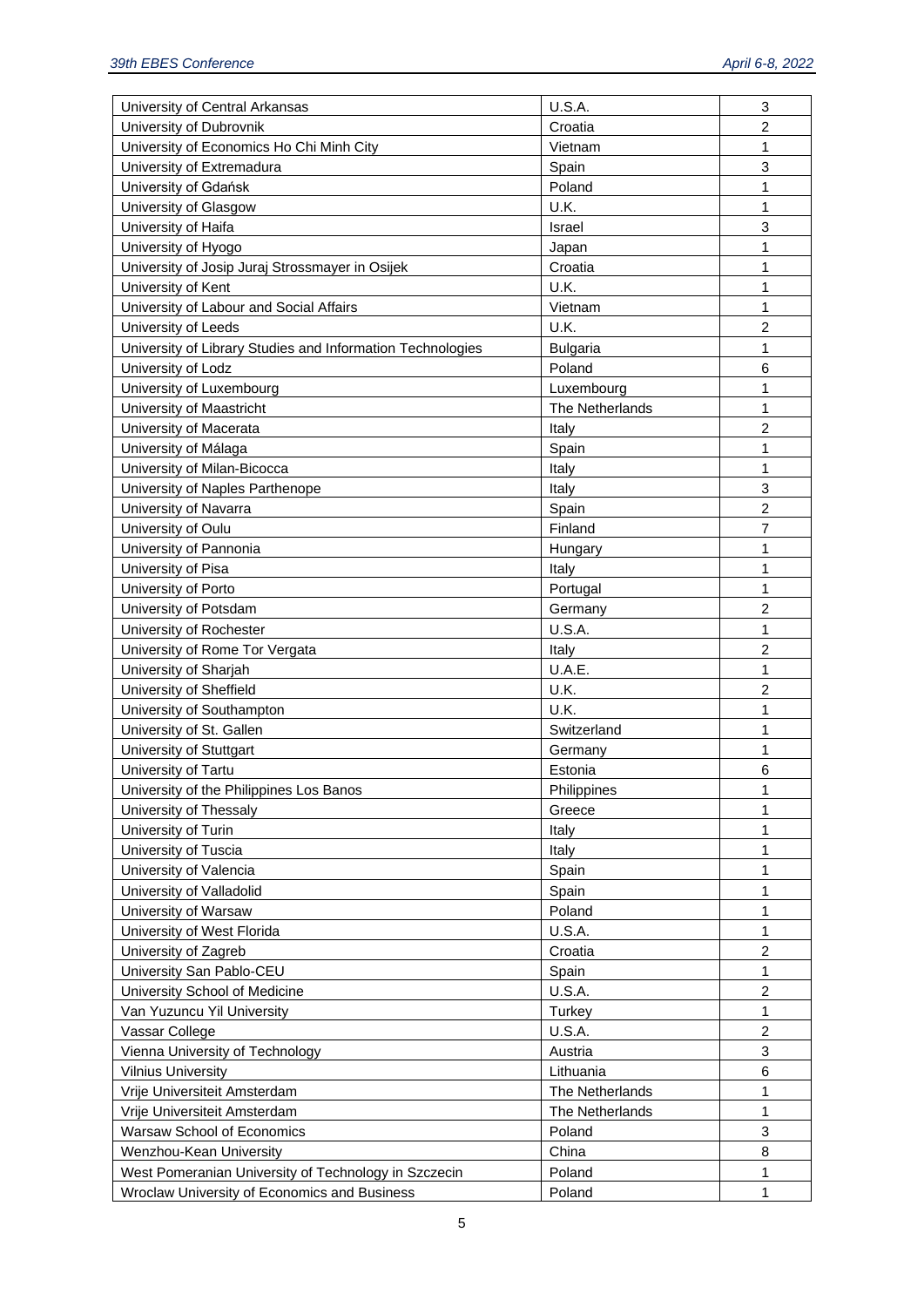| Wrocław University of Environmental and Life Sciences | Poland |  |
|-------------------------------------------------------|--------|--|
| Wroclaw University of Health and Sport Sciences       | Poland |  |
| Wroclaw University of Science and Technology          | Poland |  |
| <b>WSB University in Gdańsk</b>                       | Poland |  |
| Xi'an Mingde Institute of Technology                  | China  |  |
| Yeditepe University                                   | Turkev |  |
| Zhejiang University City College                      | China  |  |
| Zhongnan University of Economics and Law              | China  |  |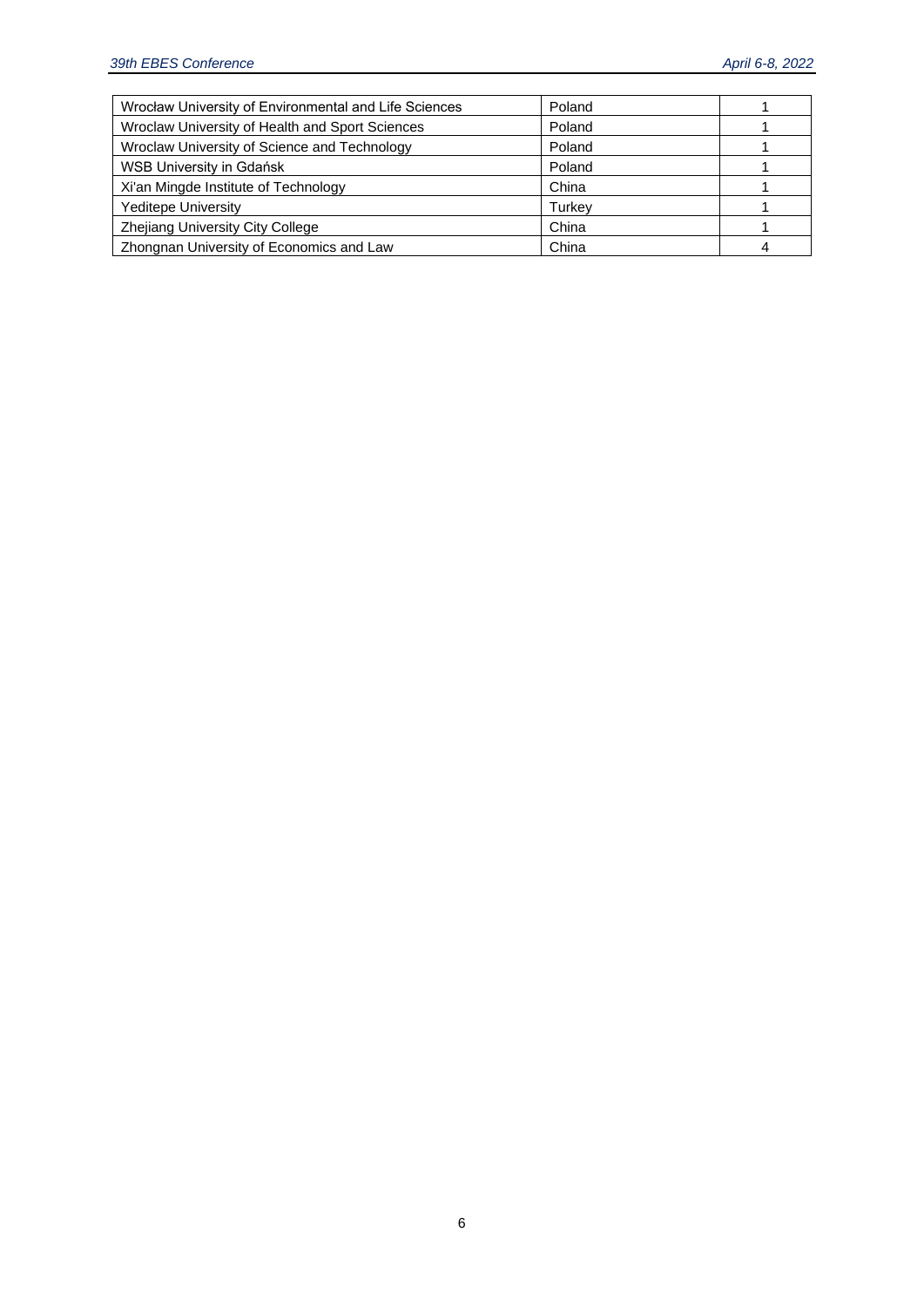#### **LIST OF CONFERENCE PARTICIPANTS**

|                  | <b>Author</b>                          | <b>Institution</b>                                     | <b>Country</b> |
|------------------|----------------------------------------|--------------------------------------------------------|----------------|
| $\overline{1}$   | A. Piotrowska-Piatek                   | Kielce University of Technology                        | Poland         |
| $\overline{2}$   | Aamer S. Abu-Qarn                      | Ben-Gurion University of the Negev                     | Israel         |
| $\overline{3}$   | Aaron Bartholomew                      | American University of Sharjah                         | U.A.E.         |
| $\overline{4}$   | Abbi Kedir                             | University of Sheffield                                | U.K.           |
| $\overline{5}$   | Adam Zaremba                           | Montpellier Business School                            | France         |
| $6\phantom{1}6$  | Adil Oran                              | <b>METU</b>                                            | Turkey         |
| $\overline{7}$   | Adriana Alventosa                      | Universidade de Aveiro                                 | Portugal       |
| 8                | Adriano Fabbri                         | Sapienza University of Rome                            | Italy          |
| $\boldsymbol{9}$ | Agata Matuszewska-Kubicz               | University of Lodz                                     | Poland         |
| 10               | Agnieszka Wojcik-Czerniawska           | Warsaw School of Economics                             | Poland         |
| 11               | Ahmad Kahwaji                          | <b>Dhofar University</b>                               | Oman           |
| 12               | Ainara Rodríguez-Sanchez               | National University of Distance Education              | Spain          |
| 13               | Ainur Abdrazakova                      | Lanzhou University of Finance and                      | China          |
|                  |                                        | Economics                                              |                |
| 14               | Airi Freimuth                          | Tallinn University of Technology                       | Estonia        |
| 15               | Alessandro Annibali                    |                                                        | Italy          |
| 16               | Alessandro D'Amico                     | Università degli Studi di Bergamo                      | Italy          |
| 17               | Alessandro Danovi                      | University of Bergamo                                  | Italy          |
| 18               | Alexander Kovalenkov                   | University of Glasgow                                  | U.K.           |
| 19               | Alexander Redlein                      | <b>TU Wien</b>                                         | Austria        |
| 20               | Alfonso Exposito Garcia                | University of Málaga                                   | Spain          |
| 21               | Ali Tumay Denkdemir                    | Ibn Haldun University                                  | <b>Turkey</b>  |
| 22               | Alicia Atwood                          | Vassar College                                         | <b>U.S.A.</b>  |
| 23               | Amelia Brandao                         | University of Porto                                    | Portugal       |
| 24               | Amit Shelef                            | Sapir Academic College                                 | Israel         |
| 25               | Ana Pinto Borges                       | ISAG - European Business School                        | Portugal       |
| 26               | Ana Sousa                              | Universidade Lusíada                                   | Portugal       |
| 27               | Andrea Filocamo                        | Università Mediterranea Reggio Calabria                | <b>T</b> taly  |
| 28               | Andrea Fracasso                        | University of Trento                                   | Italy          |
| 29               | Andreas Hinterhuber                    | Ca' Foscari University of Venice                       | Italy          |
| 30               | Andreea Elena Stratila                 | <b>Bucharest University of Economic Studies</b>        | Romania        |
| 31               | Andreea lordache                       | The Bucharest University of Economic<br><b>Studies</b> | Romania        |
| 32               | Andrzej Cieslik                        | University of Warsaw                                   | Poland         |
| 33               | Andy Tai Chi-lok                       | The Hong Kong Polytechnic University                   | Hong Kong      |
| $\overline{34}$  | <b>Ankur Kalra</b>                     | University School of Medicine                          | <b>U.S.A.</b>  |
| 35               | Anna Bruska                            | <b>Opole University</b>                                | Poland         |
| 36               | Anna Grazia Quaranta                   | University of Macerata                                 | Italy          |
| 37               | Anna Maria Bagnasco                    | Università IULM                                        | Italy          |
| 38               | Annagiulia Pezzola                     | University of Macerata                                 | Italy          |
| 39               | Annarita Colasante                     | Università degli Studi di Roma "Unitelma<br>Sapienza"  | Italy          |
| 40               | Anne Aidla                             | University of Tartu                                    | Estonia        |
| 41               | Anton Rop                              | Frankfurt School of Finance and<br>Management          | Germany        |
| 42               | Antonella Francesca Cicchiello         | Università Cattolica del Sacro Cuore                   | Italy          |
| 43               | Antonio Annibali                       | University 'La Sapienza' of Rome                       | Italy          |
| 44               | Antonius Herusetya                     | Universitas Pelita Harapan                             | Indonesia      |
| 45               | Arkaitz Banuelos Campo                 | Universidad de La Rioja                                | Spain          |
| 46               | Arnaz Binsard                          | <b>Glyndwr University</b>                              | U.K.           |
| 47               | <b>Askim Nurdan Tumbek</b><br>Tekeoglu | <b>Istanbul Commerce University</b>                    | Turkey         |
| 48               | Ata Assaf                              | University of Balamand                                 | Lebanon        |
| 49               | Audrone Urmanaviciene                  | Kaunas University of Technology                        | Lithuania      |
| 50               | Aynur Yumurtaci                        | <b>Istanbul University</b>                             | Turkey         |
| 51               | Aysan Bashirpour Bonab                 | Università degli Studi di Cassino e del Lazio          | Italy          |
|                  |                                        | Meridionale                                            |                |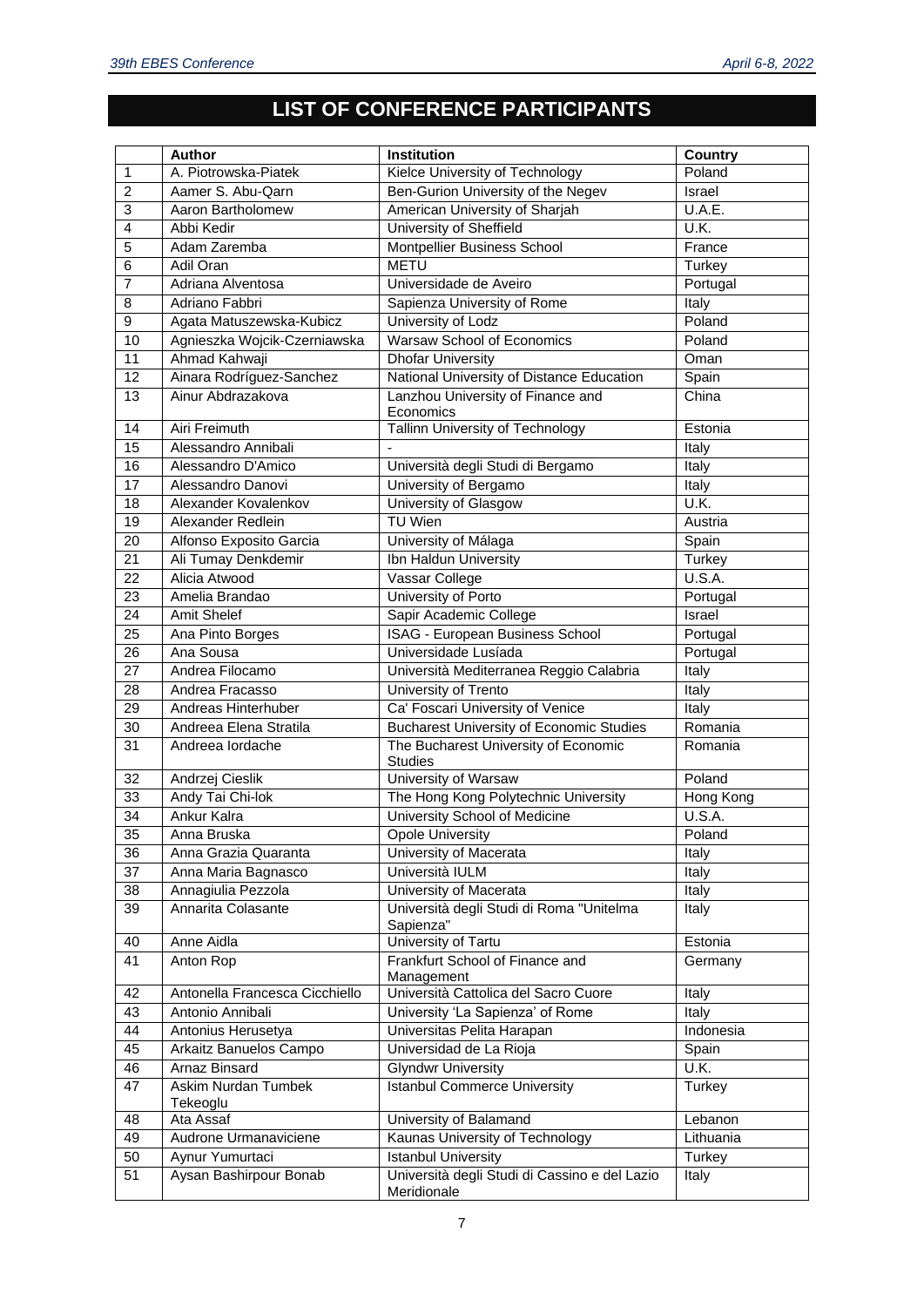| 52              | Aysegul Aytac Emin              | Ankara Social Sciences University                        | Turkey              |
|-----------------|---------------------------------|----------------------------------------------------------|---------------------|
| 53              | <b>B.</b> Ravikumar             | Federal Reserve Bank of St. Louis                        | U.S.A.              |
| 54              | <b>Barbara Fess</b>             | Springer                                                 | Germany             |
| $\overline{55}$ | Beatriz Simon-Yarza             | University of Navarra                                    | Spain               |
| 56              | Beliz Bediz Sinan               | <b>METU</b>                                              | <b>Turkey</b>       |
| 57              | <b>Benedikt Scheier</b>         | German Aerospace Center (DLR)                            | Germany             |
| 58              | Bernardo Balboni                | <b>UNIMORE</b>                                           | Italy               |
| 59              | <b>Bilal Bagis</b>              | <b>Bingol University</b>                                 | <b>Turkey</b>       |
| 60              | Blanka Łęt                      | Poznan University of Economics and                       | Poland              |
|                 |                                 | <b>Business</b>                                          |                     |
| 61              | Bowen Tian                      | Zhejiang University City College                         | China               |
| 62              | <b>Bruno Ferreira</b>           | Universidade Lusíada                                     | Portugal            |
| 63              | <b>Burak Capraz</b>             | <b>Ege University</b>                                    | <b>Turkey</b>       |
| 64              | Carla Azevedo Lobo              | Universidade Portucalense                                | Portugal            |
| 65              | Carla Barracchini               | Università degli studi di L'Aquila                       | Italy               |
| 66              | Carlo Amendola                  | Sapienza University of Rome                              | Italy               |
| 67              | Carlo Cambini                   | Politecnico di Torino                                    | Italy               |
| 68              | <b>Carlos Martins</b>           | Universidade Lusíada                                     | Portugal            |
| 69              | Carmen Aina                     | Università Piemonte Orientale                            | Italy               |
| 70              | <b>Carmen Pintilescu</b>        | Alexandru Ioan Cuza University of lasi                   | Romania             |
| 71              | Catalina Beatriz García-García  | Granada University                                       | Spain               |
| 72              | Ceren Deniz Tatarlar            | <b>Tilburg University</b>                                | The Netherlands     |
| 73              | Cesaltina Pacheco Pires         | Universidade de Évora                                    | Portugal            |
| 74              | Chengjiao Li                    | University of Leeds                                      | U.K.                |
| 75              | Chiara Mussida                  | Catholic University of the Sacred Heart                  | Italy               |
| 76              | <b>Christian Thomas Flack</b>   | <b>University of Stuttgart</b>                           | Germany             |
| 77              | <b>Christos Kollias</b>         | University of Thessaly                                   | Greece              |
| 78              | Chuhan Ye                       | Wenzhou-Kean University                                  | China               |
| 79              | Chun Lu                         | Macau University of Science and Technology               | Macao               |
| 80              | Cigdem Asarkaya                 | <b>Istanbul Commerce University</b>                      | Turkey              |
|                 |                                 |                                                          |                     |
| 81              | Cigdem Nasiye Uluc              | University of Beykent                                    | Turkey              |
| 82              | Cinzia Parolini                 | Università di Modena e Reggio Emilia                     | Italy               |
| 83              | Cinzia Rienzo                   | University of Brighton                                   | U.K.                |
| 84              | Claudia García                  | <b>Complutense University of Madrid</b>                  | Spain               |
| 85              | Cody Karl Reinhardt             | University of West Florida                               | U.S.A.              |
| 86              | <b>Colin Williams</b>           | University of Sheffield                                  | U.K.                |
| 87              | Coloma Alvarez Santamaría       | Universidad de La Rioja                                  | Spain               |
| 88              | Concepcion Roman                | Universidad de Huelva                                    | Spain               |
| 89              | Conrado Diego Garcia-Gomez      | University of Valladolid                                 | Spain               |
| 90              | Csaba Kristof Johanyak          | Mathias Corvinus Collegium                               | Hungary             |
| 91              | <b>Cumhur Ekinci</b>            | <b>Istanbul Technical University</b>                     | <b>Turkey</b>       |
| 92              | Daniel Stempel                  | Heinrich Heine University Düsseldorf                     | Germany             |
| 93              | David B. Audretsch              | Indiana University                                       | U.S.A.              |
| 94              | David Florin Ciocodeica         | <b>Bucharest University of Economic Studies</b>          | Romania             |
| 95              | Davor Labas                     | University of Zagreb                                     | Croatia             |
| 96              | Dawid Dawidowicz                | West Pomeranian University of Technology                 | Poland              |
|                 |                                 | in Szczecin                                              |                     |
| 97              | Diana Cibulskiene               | <b>Vilnius University</b>                                | Lithuania           |
| 98              | Divya Mahendru                  | <b>Bennett University</b>                                | India               |
| 99              | Dmitri Pletnev                  | <b>Chelyabinsk State University</b>                      | Russia              |
| 100             | Dominga Anna Ippolito           | University of Calabria                                   | Italy               |
| 101             | Doron Nisani                    | University of Haifa                                      | Israel              |
| 102             | Dyah Wulan Sari<br>Edmunds Cizo | Airlangga University                                     | Indonesia<br>Latvia |
| 103             |                                 | Daugavpils University                                    |                     |
| 104<br>105      | Ege Yazgan<br>Egor Nikulin      | Istanbul Bilgi University<br>Saint Petersburg University | Turkey<br>Russia    |
| 106             | Ekaterina Buzulukova            | Lomonosov's Moscow State University                      | Russia              |
| 107             | Elena Grinza                    | University of Turin                                      | Italy               |
| 108             | Elena Paglialunga               | Università di Urbino                                     | Italy               |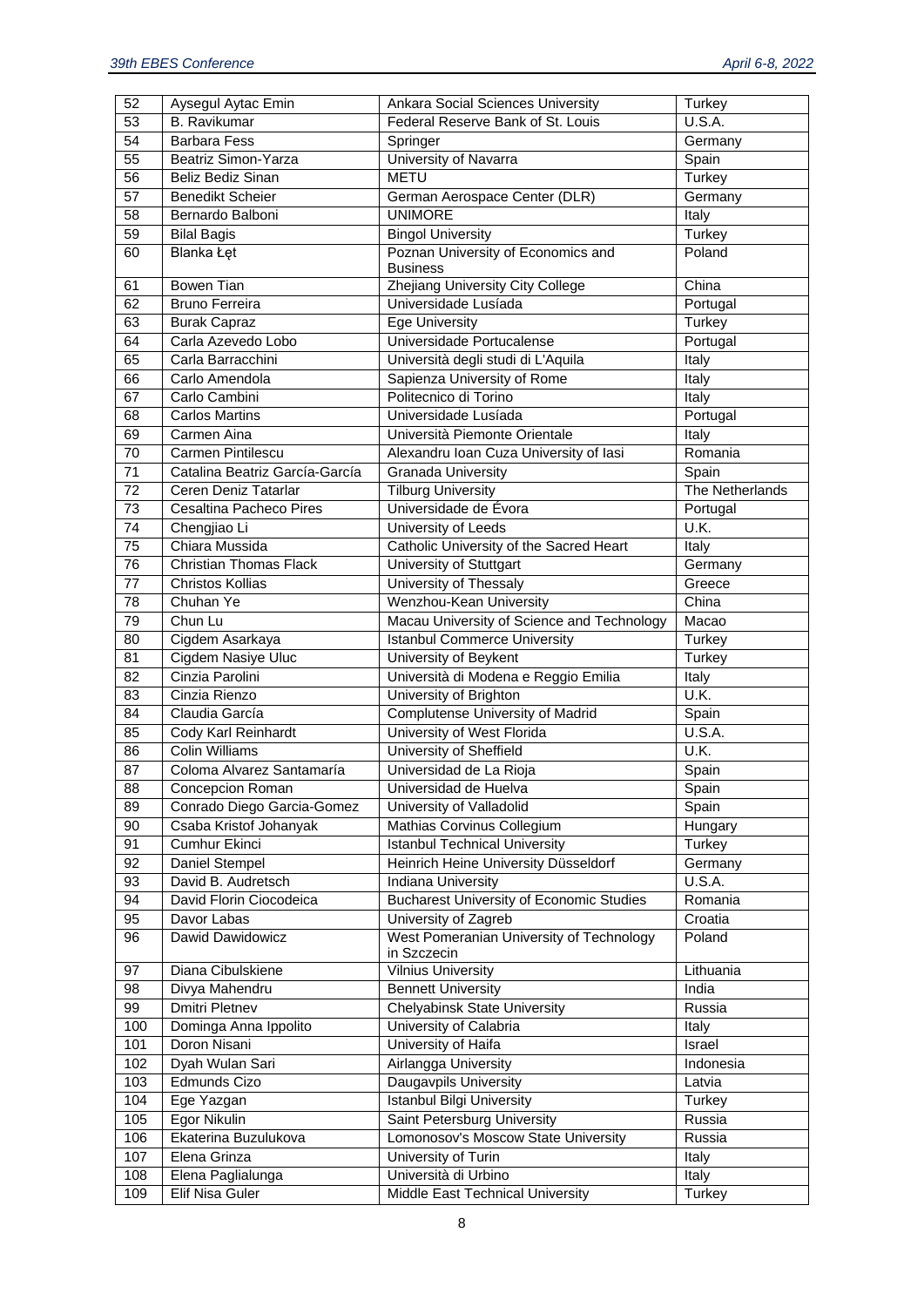| 110              | Elvira Vieira           | ISAG - European Business School & CICET-                                           | Portugal                  |
|------------------|-------------------------|------------------------------------------------------------------------------------|---------------------------|
|                  |                         | FCVC & IPVC & UNIAG                                                                |                           |
| 111              | Emanoil George Duduman  | The Bucharest University of Economic                                               | Romania                   |
|                  |                         | <b>Studies</b>                                                                     |                           |
| $\overline{112}$ | Emanuele Giovannetti    | Anglia Ruskin University                                                           | U.K.                      |
| $\overline{113}$ | <b>Ender Demir</b>      | Reykjavik University                                                               | Iceland                   |
| 114              | Eneli Kindsiko          | University of Tartu                                                                | Estonia                   |
| 115              | <b>Erik Grunewald</b>   | German Aerospace Center (DLR)                                                      | Germany                   |
| 116              | Erik Haugom             | Inland Norway University of Applied Science                                        | Norway                    |
| 117              | <b>Erik Haustein</b>    | Helmut Schmidt Universität                                                         | Germany                   |
| 118              | Erika Branca            | University of Pisa                                                                 | Italy                     |
| 119              | Eva Stopajnik           | <b>TU Wien</b>                                                                     | Austria                   |
| 120              | Evgeniy Khlystunov      | Saint Petersburg University                                                        | Russia                    |
| 121              | Fabrizio D'Ascenzo      | Sapienza University of Rome                                                        | Italy                     |
| 122              | Fang Zhao               | <b>Staffordshire University</b>                                                    | U.K.                      |
| 123              | Florian Rudolph         | German Aerospace Center (DLR)                                                      | Germany                   |
| 124              | Francesca Pampurini     | Catholic University of Milan                                                       | Italy                     |
| 125              | Francesco Bellini       | Sapienza University of Rome                                                        | Italy                     |
| 126              | Francesco Olivieri      | The Court of Rome                                                                  | Italy                     |
| 127              | Francesco Renna         | National Council on Compensation                                                   | U.S.A.                    |
|                  |                         | Insurance                                                                          |                           |
| 128              | Francesco Salustri      | <b>UCL Institute for Global Health</b>                                             | U.K.                      |
| 129              | Franziska Eberz         | Free University of Bozen-Bolzano                                                   | Italy                     |
| 130              | Friedrich Lucke         | <b>Toulouse School of Economics</b>                                                | France                    |
| 131              | Gamze Yalaman           | Eskisehir Osmangazi University                                                     | Turkey                    |
| 132              | Ghulam Mustafa          | Norwegian University of Science and                                                | Norway                    |
|                  |                         | Technology                                                                         |                           |
| 133              | Gianluca Marchi         | <b>UNIMORE</b>                                                                     | Italy                     |
| 134              | Giovanna Testa          | University of Naples Parthenope                                                    | Italy                     |
| 135              | Giovanni Campisi        | Università Politecnica delle Marche                                                | Italy                     |
| 136              | Giovanni Dosi           | Scuola Superiore Sant'Anna                                                         | Italy                     |
| 137              | Giulia Tagliazucchi     | <b>UNIMORE</b>                                                                     | Italy                     |
| 138              | Gizem Eda Guloz         | Marmara University                                                                 | Turkey                    |
| 139              | Gokcen Ogruk Maz        | <b>Texas Wesleyan University</b>                                                   | <b>U.S.A.</b>             |
| 140              | Gokhan Karabulut        | <b>Istanbul University</b>                                                         | Turkey                    |
| 141              | Guido Candela           | University of Bologna                                                              | Italy                     |
| 142              | Guido Cozzi             | University of St. Gallen                                                           | Switzerland               |
| 143              | Guillaume Vandenbroucke | Federal Reserve Bank of St. Louis                                                  | U.S.A                     |
| 144              | <b>Gunnar Knitschky</b> | German Aerospace Center (DLR)                                                      | Germany                   |
| 145              | Haider Ali Abbasi       | Universiti Teknologi Petronas                                                      | Malaysia                  |
| 146              | Hakan Danis             | <b>EBES</b>                                                                        | U.S.A.                    |
| 147              | Hala W. Hattab          | The British University in Egypt                                                    | Egypt                     |
| 148              | Han Hwa Goh             | Multimedia University                                                              | Malaysia                  |
| 149              | Hande Karadag           | <b>MEF University</b>                                                              | Turkey                    |
| 150              | Hannes Qualo            | University of Potsdam                                                              | Germany                   |
| 151              | Hansheng Yu             | Wenzhou-Kean University                                                            | China                     |
|                  |                         |                                                                                    |                           |
| 152<br>153       | Harry P. Bowen          | Queens University of Charlotte<br><b>Osnabrueck University of Applied Sciences</b> | U.S.A.                    |
|                  | Heike Schinnenburg      |                                                                                    | Germany                   |
| 154              | Helen Poltimae          | University of Tartu                                                                | Estonia                   |
| 155              | Hendrik Scheewel        | <b>UCLouvain</b>                                                                   | Belgium                   |
| 156              | Henri Bezuidenhout      | North-West University                                                              | South Africa              |
| 157              | Hiba AlSaudi            | Hamad Bin Khalifa University                                                       | Qatar                     |
| 158              | Hidaya Al Lawati        | <b>Sultan Qaboos University</b>                                                    | Oman                      |
| 159              | Huigiong Duan           | University of Central Arkansas                                                     | U.S.A.                    |
| 160              | <b>Huiting Mang</b>     | Nankai University                                                                  | $\overline{\text{China}}$ |
| 161              | Huseyin Kaya            | <b>Istanbul Medeniyet University</b>                                               | Turkey                    |
| 162              | Idoya Ferrero           | Jaume I University of Castellón                                                    | Spain                     |
| 163              | leva Jakobsone-Bellomi  | John Cabot University                                                              | Italy                     |
| 164              | Ignasi Capdevila        | PSB Paris School of Business                                                       | France                    |
| 165              | Ihor Rudko              | Norwegian Business School                                                          | Norway                    |
| 166              | Ihsan Yelkencioglu      | <b>Isik University</b>                                                             | Turkey                    |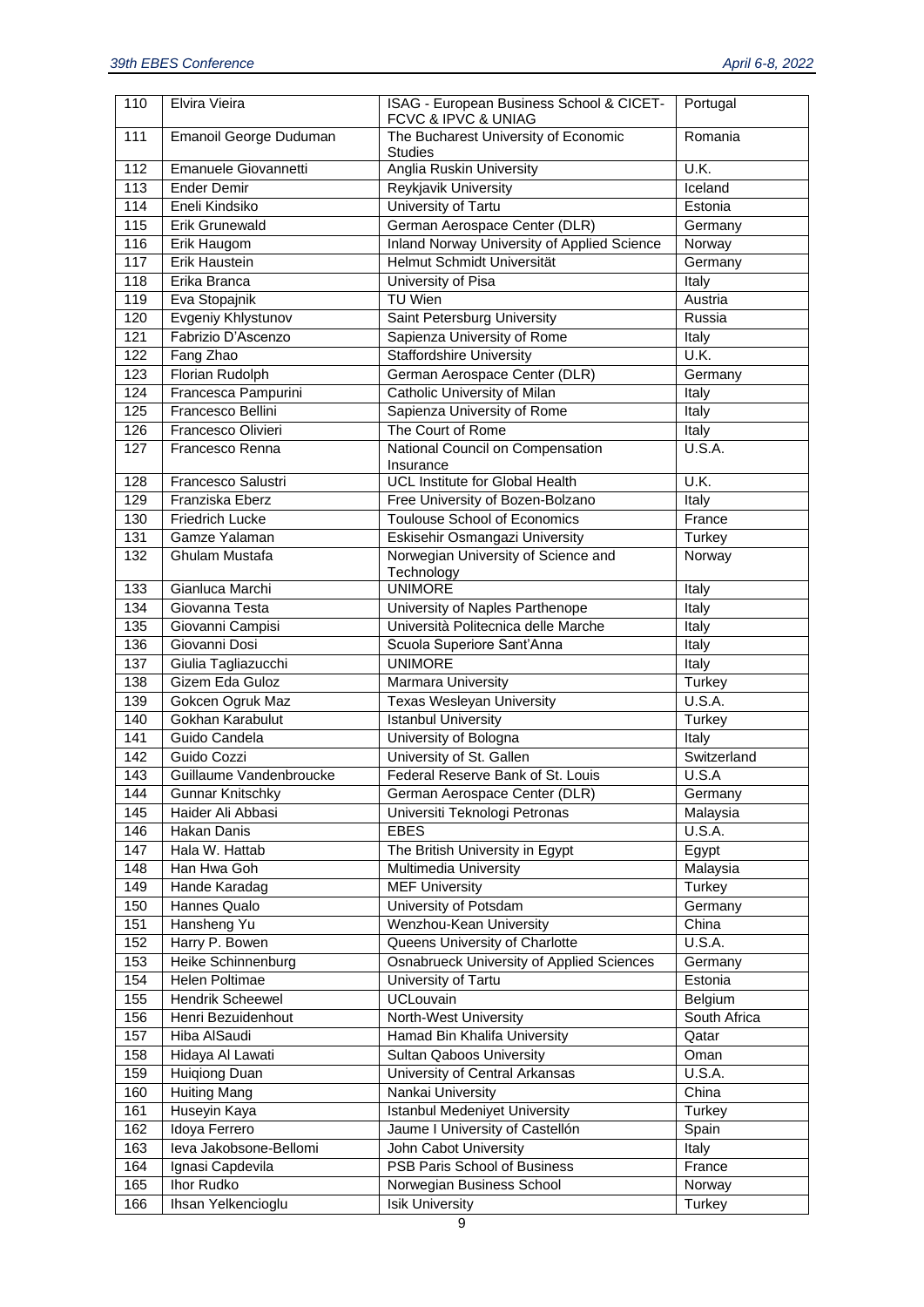| 167              | Ilaria Mariotti            | Politecnico di Milano                                                                                      | Italy                 |
|------------------|----------------------------|------------------------------------------------------------------------------------------------------------|-----------------------|
| 168              | Ildiko Virag Neumann       | University of Pannonia                                                                                     | Hungary               |
| 169              | <b>Ilker Kaya</b>          | American University of Sharjah                                                                             | U.A.E.                |
| 170              | Imtiaz Badshah             | Østfold University College                                                                                 | Norway                |
| 171              | Ingrid Majerova            | Silesian University in Opava                                                                               | <b>Czech Republic</b> |
| 172              | Inna Kremer-Matyskevic     | <b>Mykolas Romeris University</b>                                                                          | Lithuania             |
| 173              | Ipek Ilkkaracan            | <b>Istanbul Technical University</b>                                                                       | Turkey                |
| 174              | Iqra Sadaf Khan            | University of Oulu                                                                                         | Finland               |
| 175              | Irena Pandza Bajs          | University of Zagreb                                                                                       | Croatia               |
| 176              | Irene Brunetti             | National Institute for Public Policies Analysis                                                            | Italy                 |
|                  |                            | (INAPP)                                                                                                    |                       |
| 177              | <b>Irina Bilan</b>         | Alexandru Ioan Cuza University lasi                                                                        | Romania               |
| 178              | Irina Gorelova             | Sapienza University of Rome                                                                                | Italy                 |
| 179              | Irina Petkova Yanchovska   | Sofia University "St. Kliment Ohridski"                                                                    | <b>Bulgaria</b>       |
| 180              | Irina Sennikova            | <b>RISEBA University of Applied Sciences</b>                                                               | Latvia                |
| 181              | Isabella Stojkovski        | <b>Technical University of Munich</b>                                                                      | Germany               |
| 182              | <b>Ismail Golgeci</b>      | <b>Aarhus University</b>                                                                                   | Denmark               |
| 183              |                            |                                                                                                            |                       |
| 184              | Iveta Malasevska           | Inland Norway University of Applied Science                                                                | Norway                |
| 185              | Ivo Speranda               | University of Dubrovnik                                                                                    | Croatia               |
| $\overline{186}$ | Ivona Vrdoljak Raguz       | University of Dubrovnik                                                                                    | Croatia               |
| 187              | Izabela Warwas             | University of Lodz                                                                                         | Poland                |
| 188              | Jacek Jaworski             | <b>WSB University in Gdańsk</b>                                                                            | Poland                |
| 189              | Jacob Van Rensburg         | Savino Del Bene                                                                                            | South Africa          |
| 190              | Jale Saglar                | Cukurova University                                                                                        | Turkey                |
| 191              | Jan Pieter Pieter Veerhoek | University of Maastricht                                                                                   | The Netherlands       |
| 192              | Jana Barjakova             | <b>Comenius University</b>                                                                                 | Slovakia              |
| 193              | Janina Scheelhaase         | German Aerospace Center (DLR)                                                                              | Germany               |
| 194              | Janina Seputiene           | <b>Vilnius University</b>                                                                                  | Lithuania             |
| 195              | Jaroslaw Kubiak            | Poznan University of Economics and                                                                         | Poland                |
|                  |                            | <b>Business</b>                                                                                            |                       |
| 196              | Ji Wu                      | Southwestern University of Finance and<br>Economics                                                        | China                 |
| 197              | Jianing Zhang              | Wenzhou-Kean University                                                                                    | China                 |
| 198              | Jiarui Wang                | Xi'an Mingde Institute of Technology                                                                       | China                 |
| 199              | Jing Cai                   | <b>Budapest Business School</b>                                                                            | Hungary               |
| 200              | Joana Pinho                | Universidade Católica do Porto                                                                             | Portugal              |
| 201              | Joanna Lizinska            | Poznan University of Economics and                                                                         | Poland                |
|                  |                            | <b>Business</b>                                                                                            |                       |
| 202              | Joanna Stawska             | University of Lodz                                                                                         | Poland                |
| 203              | Jolien Roelandt            | <b>Ghent University</b>                                                                                    | Belgium               |
| 204              | Jørn Bue Madsen            | <b>Aarhus University</b>                                                                                   | <b>Denmark</b>        |
| 205              | Jose Alves                 | <b>UECE - Research Unit on Complexity and</b><br>Economics/ REM - Research in Economics<br>and Mathematics | Portugal              |
| 206              | Jose Coelho                | Universidade de Lisboa                                                                                     | Portugal              |
| 207              | José Eduardo Boto Correia  | University of Évora                                                                                        | Portugal              |
| 208              | Julia Helena Zhang         | University of Oulu                                                                                         | Finland               |
| 209              | Julien Hanoteau            | <b>KEDGE Business School</b>                                                                               | France                |
| 210              | Julius Niemandt            | <b>Technical University Munich</b>                                                                         | Germany               |
| 211              | Jun Hyung Kim              | Jinan University                                                                                           | China                 |
| 212              | Juno Berckmoes             | <b>Ghent University</b>                                                                                    | Belgium               |
| 213              | Jurij Matyskevic           | Mykolas Romeris University                                                                                 | Lithuania             |
| 214              | Justyna Baginska           | University of Business in Wrocław                                                                          | Poland                |
| 215              | Karin Gajdova              | Silesian University in Opava                                                                               | Czech Republic        |
| 216              | Kart Rigas                 | University of Tartu                                                                                        | Estonia               |
| 217              | Katarzyna Tracz-Krupa      | Wroclaw University of Economics and                                                                        | Poland                |
|                  |                            | <b>Business</b>                                                                                            |                       |
| 218              | Katarzyna Włosik           | Poznan University of Economics and<br><b>Business</b>                                                      | Poland                |
| 219              | Katrin Oesingmann          | German Aerospace Center (DLR) &<br>Technical University of Munich (TUM)                                    | Germany               |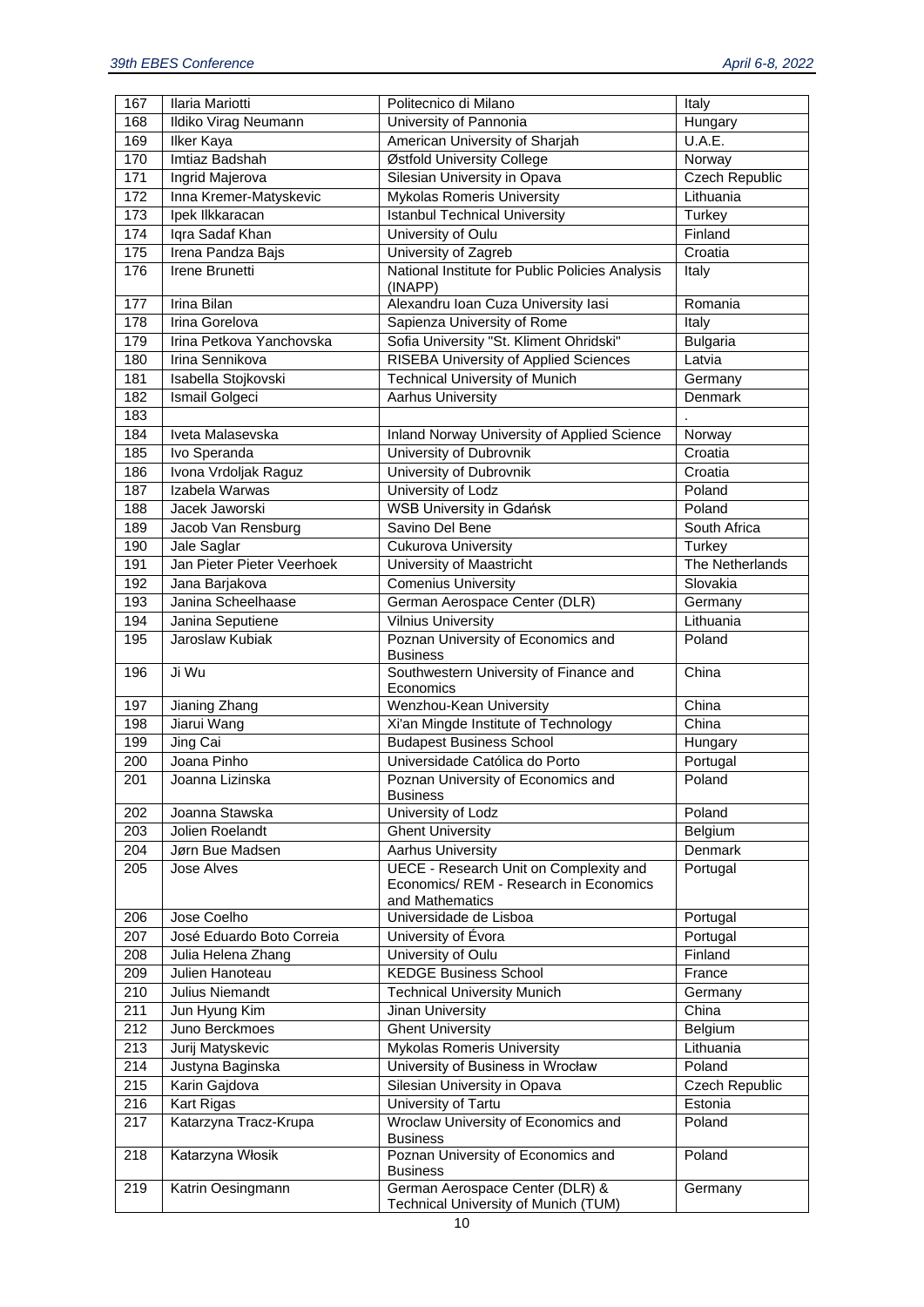| 220              | Ken Yoshida                          | <b>Chiba University</b>                         | Japan               |
|------------------|--------------------------------------|-------------------------------------------------|---------------------|
| 221              | Kevin Lang                           | <b>Boston University</b>                        | $\overline{U.S.A.}$ |
| 222              | Klaus F. Zimmermann                  | <b>Free University Berlin</b>                   | Germany             |
| 223              | Konrad Sobanski                      | Poznan University of Economics and              | Poland              |
|                  |                                      | <b>Business</b>                                 |                     |
| 224              | Koong Seow-Shin                      | Multimedia University                           | Malaysia            |
| 225              | Krishnen Kishan                      | Universiti Sains Malaysia                       | Malaysia            |
| 226              | Krzysztof Marecki                    | Warsaw School of Economics                      | Poland              |
|                  |                                      |                                                 | Russia              |
| 227              | Ksenia Naumova                       | <b>Chelyabinsk State University</b>             |                     |
| 228              | Laimute Urbsiene                     | <b>Vilnius University</b>                       | Lithuania           |
| 229              | Laura Helena Kivi                    | University of Tartu                             | Estonia             |
| 230              | Lela Dale Pumphrey                   | The British University in Egypt                 | Egypt               |
| 231              | Leo Evariste Sleuwaegen              | <b>KU Leuven</b>                                | Belgium             |
| 232              | Leonardo Becchetti                   | University of Rome Tor Vergata                  | Italy               |
| 233              | Leszek Czapiewski                    | Poznan University of Economics and              | Poland              |
|                  |                                      | <b>Business</b>                                 |                     |
| 234              | Leszek Czerwonka                     | University of Gdańsk                            | Poland              |
| 235              | Lilik Sugiharti                      | Airlangga University                            | indonesia           |
| 236              | Lin Fu                               | University of Birmingham                        | U.K.                |
| 237              | Lina Garsviene                       | <b>Vilnius University</b>                       | Lithuania           |
| 238              | Lisha Tong                           | Wenzhou-Kean University                         | China               |
| 239              | Lorien Sabatino                      | Politecnico di Torino                           | Italy               |
| 240              | Luca Di Simone                       | Università Cattolica del Sacro Cuore            | Italy               |
|                  |                                      |                                                 | Slovakia            |
| 241              | Lucia Klapacova                      | <b>Comenius University</b>                      |                     |
| 242              | Lucio Gobbi                          | Università di Trento                            | Italy               |
| 243              | Luigi Riso                           | Università Cattolica del Sacro Cuore            | Italy               |
| 244              | Luigi Ventura                        | Sapienza University of Rome                     | Italy               |
| 245              | Luis Gerardo Hernandez Garcia        | Kyushu University                               | Japan               |
| 246              | Luis Murillo Gonzalez                | University of Extremadura                       | Spain               |
| 247              | Lukasz Kozar                         | University of Lodz                              | Poland              |
|                  |                                      |                                                 |                     |
| 248              | Luying Wang                          | <b>Singapore Management University</b>          | Singapore           |
| 249              | Maciej Michal Kozlowski              | University of Lodz                              | Poland              |
|                  |                                      |                                                 | Romania             |
| 250              | Madan Angela                         | <b>Bucharest University of Economic Studies</b> |                     |
| 251              | Magda Ciobanu                        | <b>Bucharest University of Economic Studies</b> | Romania             |
| 252              | Magdalena Partac                     | Anglia Ruskin University                        | U.K.                |
| 253              | Mahmoud Mohamed                      | University of Oulu                              | Finland             |
| 254              | Mahmoud Qadan                        | University of Haifa                             | Israel              |
| 255              | Małgorzata Jabłońska                 | University of Lodz                              | Poland              |
| 256              | Marat Smirnov                        | St. Petersburg State University                 | Russia              |
| 257              | Marc Immanuel Gibe Isip              | University of the Philippines Los Banos         | Philippines         |
| 258              | Marcelino Sanchez-Rivero             | University of Extremadura                       | Spain               |
| 259              | Marcella Corsi                       | Sapienza University of Rome                     | Italy               |
| 260              | Marco Biagetti                       | University of Tuscia                            | Italy               |
| $\overline{261}$ | Marco Costa                          | University School of Medicine                   | U.S.A.              |
| 262              | Marco Guerzoni                       | University of Milan-Bicocca                     | Italy               |
| 263              |                                      | Università Cattolica del Sacro Cuore            | Italy               |
|                  | Marco Vivarelli                      |                                                 |                     |
| 264              | Margarida Catalao-Lopes              | Universidade de Lisboa                          | Portugal            |
| 265              | María Cristina Rodríguez-            | University of Extremadura                       | Spain               |
|                  | Rangel                               |                                                 |                     |
| 266              | María Jesus Munoz-Torres             | Universitat Jaume I                             | Spain               |
| 267              | Maria Joao Mimoso                    | Portucalense University Oporto                  | Portugal            |
| 268              | Maria Vidagan                        | University Jaume I of Castellón                 | Spain               |
| 269              | Marianna Brunetti                    | University of Rome Tor Vergata                  | Italy               |
| 270              | Marie-France Waxin                   | American University of Sharjah                  | U.A.E.              |
| 271              | Marina Sheresheva                    | Lomonosov Moscow State University               | Russia              |
| 272              | Marina Tomas                         | Brunata d.o.o. Zagreb                           | Croatia             |
| 273              | Marjaana Gunkel                      | Free University of Bozen-Bolzano                | Italy               |
| 274              | Mark David Witte                     | College of Charleston                           | U.S.A.              |
| 275<br>276       | Marta Alonso Sanz<br>Matloob Piracha | University of Navarra<br>University of Kent     | Spain<br>U.K.       |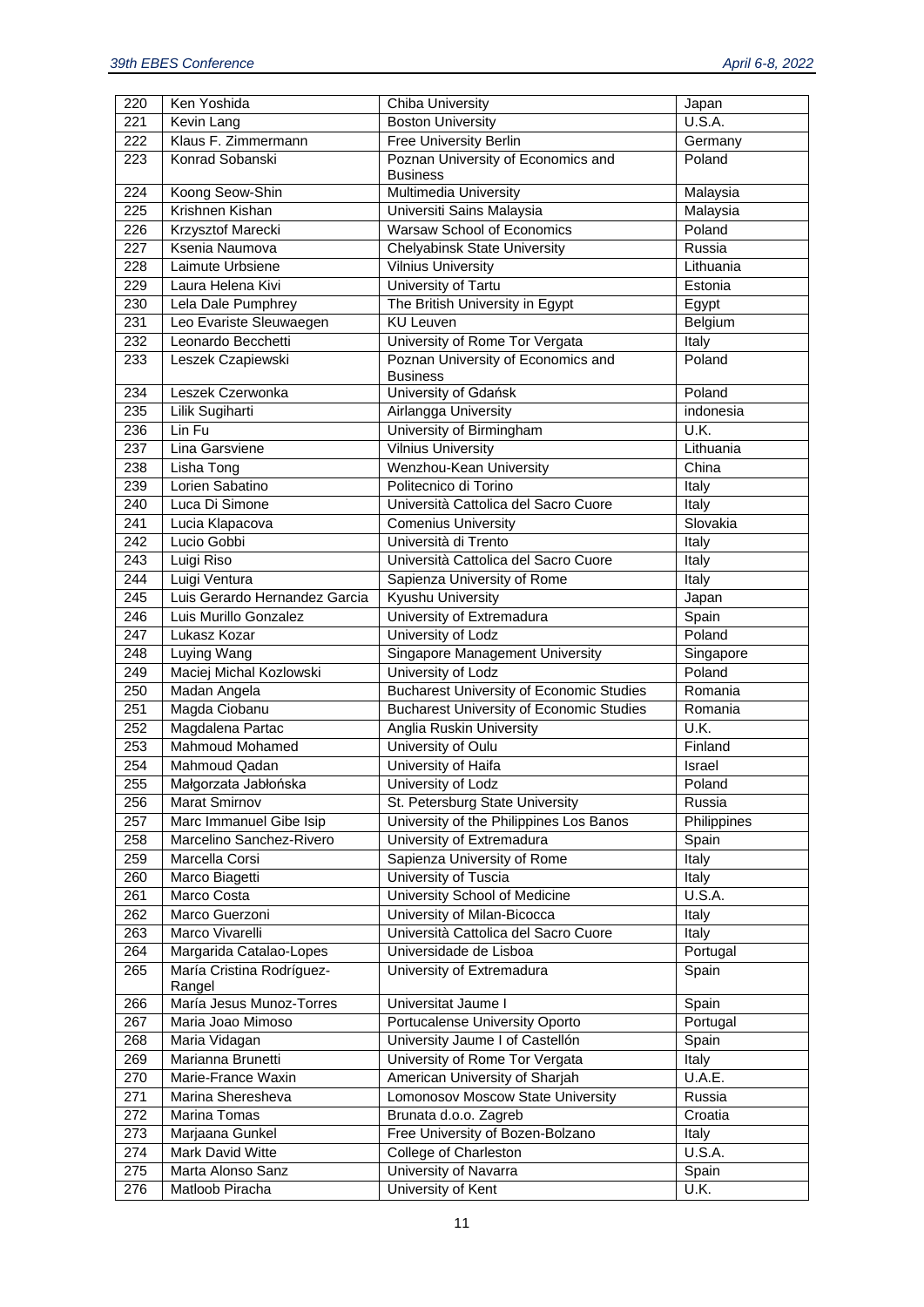| 277 | Maurizio Mussoni               | University of Bologna                              | Italy         |
|-----|--------------------------------|----------------------------------------------------|---------------|
| 278 | Maurizio Rija                  | University of Calabria                             | Italy         |
| 279 | Mauro Caselli                  | University of Trento                               | Italy         |
| 280 | Medardo Restrepo               | Universidad del Quindío                            | Colombia      |
| 281 | Mehmet Huseyin Bilgin          | <b>Istanbul Medeniyet University</b>               | Turkey        |
| 282 | Miguel Guerreiro               | Universidade Lusíada                               | Portugal      |
| 283 | Mihai Mehedintu                | <b>Bucharest University of Economic Studies</b>    | Romania       |
| 284 | Mina Akhavan                   | Politecnico di Milano                              | Italy         |
| 285 | Mina Di Marino                 | Norwegian University of Life Sciences              | Norway        |
| 286 | Mindaugas Butkus               | <b>Vilnius University</b>                          | Lithuania     |
| 287 | Minghua Chen                   | Southwestern University of Finance and             | China         |
|     |                                | Economics                                          |               |
| 288 | Mingyuan Ban                   | Zhongnan University of Economics and Law           | China         |
| 289 | Mohammed Hersi Warsame         | University of Sharjah                              | U.A.E.        |
| 290 | Monica Violeta Achim           | Babeș-Bolyai University                            | Romania       |
| 291 | Muhammad Syawal Bin Mohd       | Multimedia University                              | Malaysia      |
|     | Aznan                          |                                                    |               |
| 292 | Naruanard Sarapaivanich        | Chiang Mai University                              | Thailand      |
| 293 | Naser Abughazaleh              | Gulf University for Science and Technology         | Kuwait        |
| 294 | Nayra Leandro Miguel Martins   | Universidade Portucalense Infante D.               | Portugal      |
| 295 | Nazaria Solferino              | Henrique<br><b>UNICAL</b>                          | Italy         |
| 296 | Nicholas Filbert Tandun        | Universitas Pelita Harapan                         | Indonesia     |
| 297 | Nicole Boehmer                 | Osnabrueck University of Applied Sciences          | Germany       |
| 298 | Nicoleta Panaite               | Alexandru Ioan Cuza University of lasi             | Romania       |
| 299 | Nicoleta Prohozescu            | Alexandru Ioan Cuza University of Iasi             | Romania       |
| 300 | Noman Mustafa                  | Libera Università 'Mediterranean (LUM)             | Italy         |
| 301 | <b>Nusret Cakici</b>           | Fordham University                                 | <b>U.S.A.</b> |
| 302 | Oguz Ersan                     | Kadir Has University                               | Turkey        |
| 303 | Olena Khadzhynova              | <b>Mykolas Romeris University</b>                  | Lithuania     |
| 304 | Olga Dzene                     | <b>RISEBA University of Applied Sciences</b>       | Latvia        |
| 305 | Oluwadamilola Agbato           | <b>Coventry University</b>                         | U.K.          |
| 306 | Omar Durrah                    | <b>Dhofar University</b>                           | Oman          |
| 307 | Orsolya Szekely                | Mathias Corvinus Collegium                         | Hungary       |
| 308 | Oxana Gisca                    | University of Oulu                                 | Finland       |
| 309 | Pablo Alcalá-Santaella Oria de | University San Pablo-CEU                           | Spain         |
|     | Rueda                          |                                                    |               |
| 310 | Pablo Casas Aljama             | Universidad Internacional de Andalucía             | Spain         |
| 311 | Paolo Popoli                   | University of Naples Parthenope                    | Italy         |
| 312 | Patrícia Dias                  | ISAG - European Business School & CICET-           | Portugal      |
|     |                                | <b>FCVC</b>                                        |               |
| 313 | Paula Rodrigues Rodrigues      | Universidade Lusíada                               | Portugal      |
| 314 | Pawel Adam Piepiora            | Wroclaw University of Health and Sport<br>Sciences | Poland        |
| 315 | Pedro Garces                   | Universidade do Algarve                            | Portugal      |
| 316 | Peiwen Wang                    | Southwestern University of Finance and             | China         |
|     |                                | Economics                                          |               |
| 317 | Per Kristian Alnes             | <b>Inland Norway University of Applied Science</b> | Norway        |
| 318 | Petra Andries                  | <b>Ghent University</b>                            | Belgium       |
| 319 | Petri Ahokangas                | University of Oulu                                 | Finland       |
| 320 | Pinar Basar                    | <b>Istanbul Commerce University</b>                | Turkey        |
| 321 | Pushpa Rani                    | University of Oulu                                 | Finland       |
| 322 | Qiang Gong                     | Zhongnan University of Economics and Law           | China         |
| 323 | Quah Kenny Wei Jie             | Universiti Sains Malaysia                          | Malaysia      |
| 324 | Ralph Sonenshine               | American University                                | U.S.A.        |
| 325 | Ranti Darwin                   | Airlangga University                               | Indonesia     |
| 326 | Raul de Arriba                 | University of Valencia                             | Spain         |
| 327 | Rene Chester Goduscheit        | <b>Aarhus University</b>                           | Denmark       |
| 328 | Rima Rubcinskaite              | <b>Vilnius University</b>                          | Lithuania     |
| 329 | Roberta De Luca                | Bank of Italy                                      | Italy         |
| 330 | Roberto Patuelli               | University of Bologna                              | Italy         |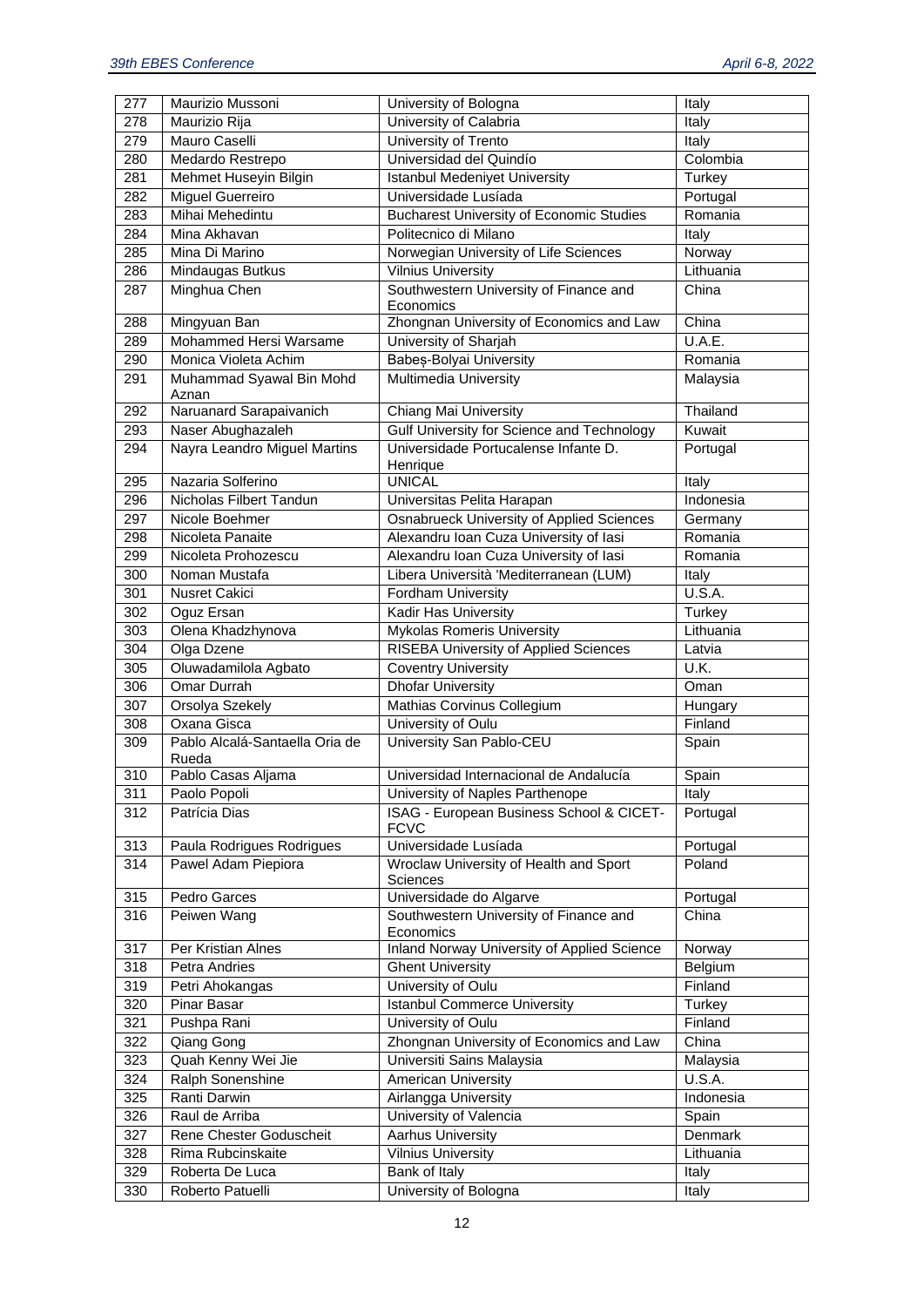| 331 | Rohani Bt Salleh             |                                                  |                 |
|-----|------------------------------|--------------------------------------------------|-----------------|
|     |                              | Universiti Teknologi Petronas                    | Malaysia        |
| 332 | Román Salmeron-Gomez         | <b>Granada University</b>                        | Spain           |
| 333 | Rozeia Mustafa               | Vienna University of Technology                  | Austria         |
| 334 | Ruggero Sainaghi             | Università IULM                                  | Italy           |
| 335 | Sagi Akron                   | University of Haifa                              | Israel          |
| 336 | Sakir Erdem                  | <b>Marmara University</b>                        | <b>Turkey</b>   |
| 337 | Samyukta Bhupatiraju         | Mahindra University                              | India           |
| 338 | Sandra Knuteson              | American University of Sharjah                   | U.A.E.          |
| 339 | Sangeeta Shukla              | <b>Bennett University</b>                        | India           |
|     |                              |                                                  |                 |
| 340 | Sanja Pfeifer                | University of Josip Juraj Strossmayer in         | Croatia         |
|     |                              | Osijek                                           |                 |
| 341 | Sanja Radolovic              | Juraj Dobrila University of Pula                 | Croatia         |
| 342 | Sarah Pearlman               | Vassar College                                   | U.S.A.          |
| 343 | Saskia Seidel                | German Aerospace Center (DLR)                    | Germany         |
| 344 | Saverio Barabuffi            | Università Roma Tre                              | Italy           |
| 345 | Seham Ahmad Aljaafreh        | <b>Uludag University</b>                         | <b>Turkey</b>   |
| 346 | Serena Brianzoni             | Università Politecnica delle Marche              | Italy           |
| 347 | Sergio Paba                  | Università di Modena e Reggio Emilia             | Italy           |
| 348 | Sergio Scicchitano           | National Institute for Public Policies Analysis  | Italy           |
|     |                              | (INAPP)                                          |                 |
| 349 | Shahrina Bt M Nordin         | Universiti Teknologi Petronas                    | Malaysia        |
| 350 | Shaoda Wang                  | <b>Jinan University</b>                          | China           |
| 351 | Silvia Ferreira Jorge        | Universidade de Aveiro                           | Portugal        |
| 352 | Silvia Vannutelli            |                                                  | U.S.A.          |
|     |                              | <b>Boston University</b>                         |                 |
| 353 | Sinan Yildirim               | <b>Texas Wesleyan University</b>                 | U.S.A.          |
| 354 | Sitki Selim Dolanay          | Istanbul Ayvansaray University                   | Turkey          |
| 355 | Sofia de Sousa Vale          | <b>ISCTE Business School</b>                     | Portugal        |
| 356 | Soumya Raju Kapoor           | <b>Bennett University</b>                        | India           |
| 357 | Sri Guna Reddy               | <b>Bennett University</b>                        | India           |
| 358 | <b>Stefan Roland Schneck</b> | Institut für Mittelstandsforschung (IfM) Bonn    | Germany         |
| 359 | Stefano Olgiati              | Università degli Studi di Bergamo                | Italy           |
| 360 | Susana Figueiredo Oliveira   | Universidade Portucalense Infante D.<br>Henrique | Portugal        |
| 361 | Susana Martinez Meyers       | Jaume I University of Castellón                  | Spain           |
| 362 | Susana Martinez-Rodriguez    | Universidad de Murcia                            | Spain           |
| 363 | Sven Maertens                | German Aerospace Center (DLR)                    | Germany         |
| 364 | Svenja Jarchow               | <b>Technical University of Munich</b>            | Germany         |
|     |                              |                                                  |                 |
| 365 | Sylvia van de Bunt           | Vrije Universiteit Amsterdam                     | The Netherlands |
| 366 | Sylwia Przytula              | Wroclaw University of Science and                | Poland          |
|     |                              | Technology                                       |                 |
| 367 | Szymon Sterenczak            | Poznań University of Economics and               | Poland          |
|     |                              |                                                  |                 |
| 368 |                              | <b>Business</b>                                  |                 |
|     | <b>Tamer Aksoy</b>           | Ibn Haldun University                            | Turkey          |
| 369 | Tanvi Sidana                 | <b>Bennett University</b>                        | India           |
| 370 | <b>Taufiq Choudhry</b>       | University of Southampton                        | U.K.            |
| 371 | Tetyana Kholod               | John Cabot University                            | Italy           |
| 372 | Thomas Christ                | German Aerospace Center (DLR)                    | Germany         |
| 373 | Thomas Jack Snyder           | University of Central Arkansas                   | U.S.A.          |
| 374 | Thorsten Lehnert             | University of Luxembourg                         | Luxembourg      |
| 375 | <b>Tiiu Paas</b>             | University of Tartu                              | Estonia         |
|     |                              |                                                  |                 |
| 376 | Timo Koivumäki               | University of Oulu                               | Finland         |
| 377 | Tom Palmer                   | <b>UCL Institute for Global Health</b>           | U.K.            |
| 378 | Tomas Evan                   | FIT CTU                                          | Czech Republic  |
| 379 | Trang Quynh Vu               | Norwegian School of Economics                    | Norway          |
| 380 | Tuan Anh Truong              | University of Labour and Social Affairs          | Vietnam         |
| 381 | Uchenna Tony-Okeke           | <b>Coventry University</b>                       | U.K.            |
| 382 | <b>Ulf Noyer</b>             | German Aerospace Center (DLR)                    | Germany         |
| 383 | Ulrich Eydam                 | University of Potsdam                            | Germany         |
| 384 | <b>Ulrike Neyer</b>          | Heinrich Heine University Duesseldorf            | Germany         |
| 385 | Unggul Heriqbaldi            | Airlangga University                             | Indonesia       |